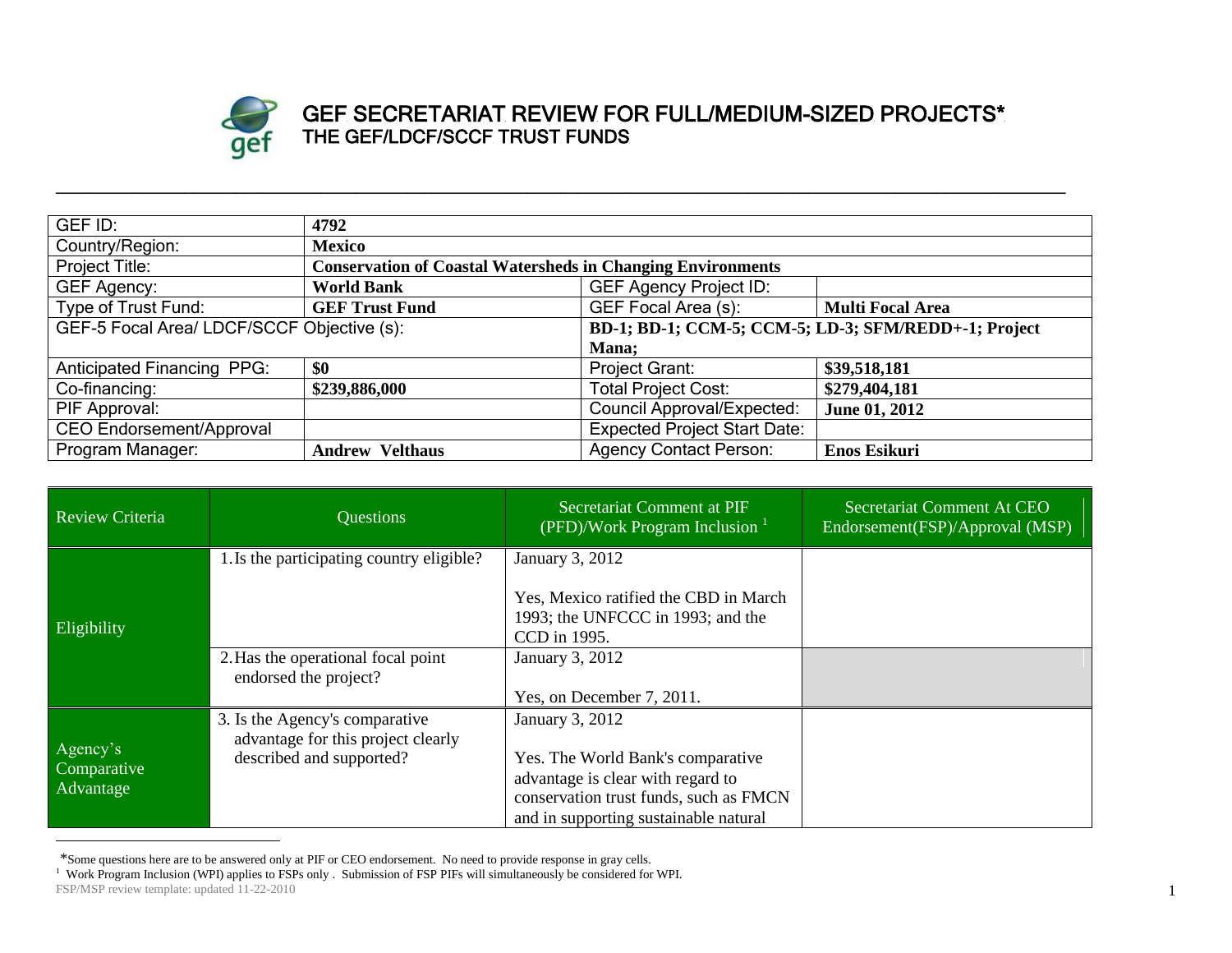| <b>Review Criteria</b>     | Questions                                                                                                            | Secretariat Comment at PIF<br>(PFD)/Work Program Inclusion $1$                                                                                                                                                              | Secretariat Comment At CEO<br>Endorsement(FSP)/Approval (MSP) |
|----------------------------|----------------------------------------------------------------------------------------------------------------------|-----------------------------------------------------------------------------------------------------------------------------------------------------------------------------------------------------------------------------|---------------------------------------------------------------|
|                            |                                                                                                                      | resource management.                                                                                                                                                                                                        |                                                               |
|                            | 4. If there is a non-grant instrument in<br>the project, is the GEF Agency<br>capable of managing it?                | January 3, 2012<br>No.                                                                                                                                                                                                      |                                                               |
|                            | 5. Does the project fit into the Agency's<br>program and staff capacity in the<br>country?                           | January 3, 2012<br>Yes. The World Bank has a substantial<br>country office in Mexico and is<br>preparing a \$300 mn loan to the<br>National Forest Commission on<br>sustainable use and restoration of forest<br>resources. |                                                               |
|                            | 6. Is the proposed Grant (including the<br>Agency fee) within the resources<br>available from (mark all that apply): |                                                                                                                                                                                                                             |                                                               |
|                            | • the STAR allocation?                                                                                               | January 3, 2012                                                                                                                                                                                                             |                                                               |
|                            |                                                                                                                      | Yes - Mexico has sufficient resources to<br>draw from all three focal areas. The<br>request for SFM set-aside incentive<br>funding meets the required guidelines,<br>including the 3:1 match.                               |                                                               |
| Resource<br>Availability   | • the focal area allocation?<br>• the LDCF under the principle of<br>equitable access                                |                                                                                                                                                                                                                             |                                                               |
|                            | • the SCCF (Adaptation or<br>Technology Transfer)?                                                                   |                                                                                                                                                                                                                             |                                                               |
|                            | · Nagoya Protocol Investment Fund<br>• focal area set-aside?                                                         |                                                                                                                                                                                                                             |                                                               |
| <b>Project Consistency</b> | 7. Is the project aligned with the focal<br>/multifocal areas/ LDCF/SCCF/NPIF<br>results framework?                  | April 5, 2012<br>The PIF has been changed to fix all<br>problems noted below. We clear.                                                                                                                                     |                                                               |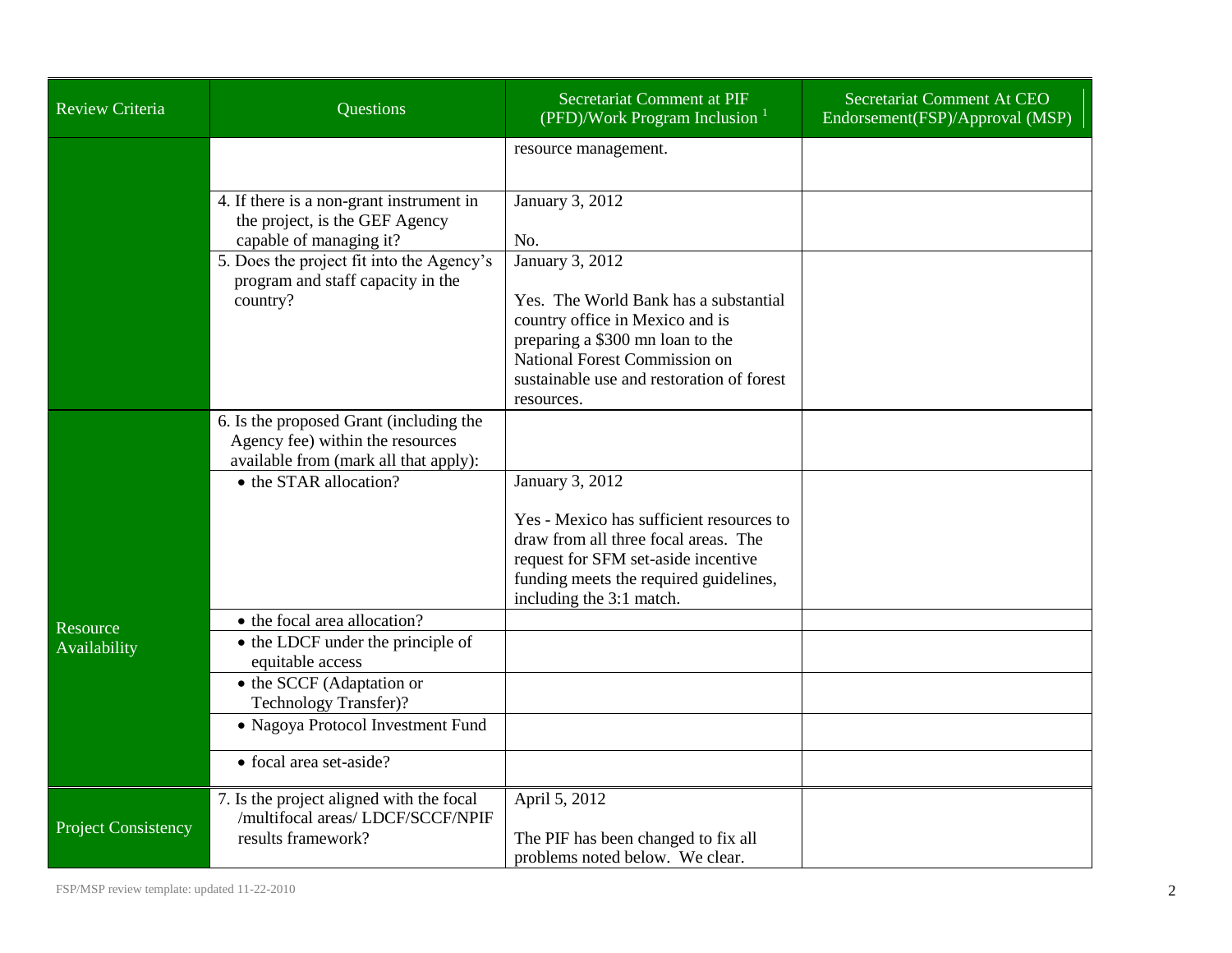| Review Criteria | Questions                                                                                     | <b>Secretariat Comment at PIF</b><br>(PFD)/Work Program Inclusion <sup>1</sup>                                                                                                                                                                                                                                                                                                                                                                                                                                                                                                                                                                                                                                                                                                  | Secretariat Comment At CEO<br>Endorsement(FSP)/Approval (MSP) |
|-----------------|-----------------------------------------------------------------------------------------------|---------------------------------------------------------------------------------------------------------------------------------------------------------------------------------------------------------------------------------------------------------------------------------------------------------------------------------------------------------------------------------------------------------------------------------------------------------------------------------------------------------------------------------------------------------------------------------------------------------------------------------------------------------------------------------------------------------------------------------------------------------------------------------|---------------------------------------------------------------|
|                 |                                                                                               | January 20, 2012<br>Previous comments a) and c) cleared.<br>As indicated in previous comment b)<br>below, please change Table A so that<br>each outcome has its own row, with its<br>own funding.<br>January 3, 2012<br>a) The Project is aligned with the BD<br>strategic objectives (BD-1 and BD-2)<br>and has some alignment CC-5 and with<br>the SFM/REDD+1 results framework.<br>b) In Table A, each outcome should be<br>its own row. Please include the outcome<br>numbers (such as 5.1 or 5.2 for CCM)<br>c) For LD-3, Table A does list Outcome<br>3.2 and output 3.1 as listed in the GEF-5<br>focal area strategy, but later (in table B<br>and the text) the objectives, outcomes,<br>and indicators relevant to integrated<br>landscape management are not clearly |                                                               |
|                 |                                                                                               | included. The PIF does not, therefore,<br>make a strong case on including LD<br>resources at this point.                                                                                                                                                                                                                                                                                                                                                                                                                                                                                                                                                                                                                                                                        |                                                               |
|                 | 8. Are the relevant GEF 5 focal/<br>multifocal areas/LDCF/SCCF/NPIF<br>objectives identified? | April 5, 2012<br>The PIF has been changed to reflect that<br>CC-M funding won't be used for<br>adaptation. Only cofinancing will be<br>used. We clear.                                                                                                                                                                                                                                                                                                                                                                                                                                                                                                                                                                                                                          |                                                               |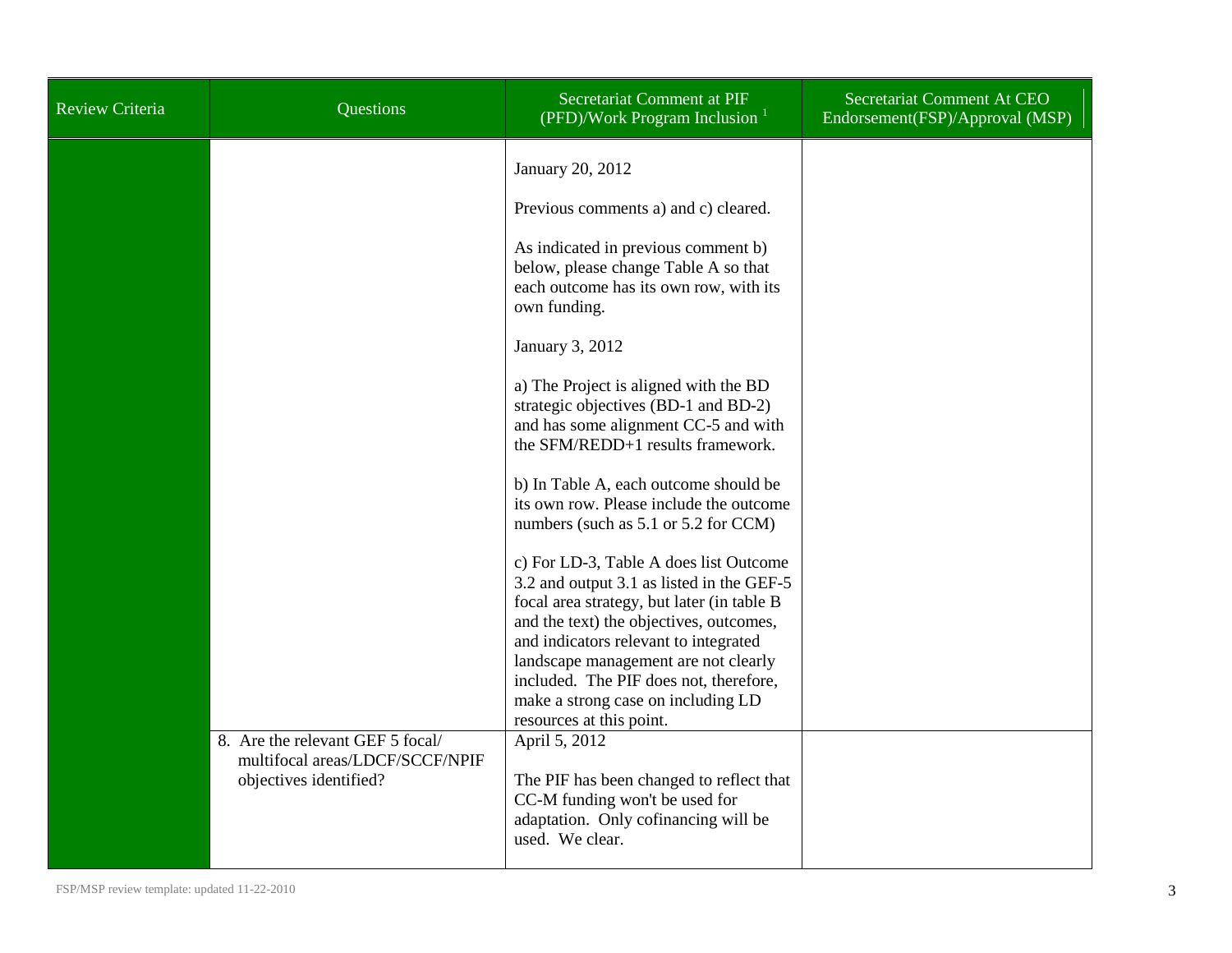| Review Criteria | Questions | Secretariat Comment at PIF<br>(PFD)/Work Program Inclusion $1$                                                                                                                                                                                                                                                                                                                                                                                                                                                                                                                                                                                         | Secretariat Comment At CEO<br>Endorsement(FSP)/Approval (MSP) |
|-----------------|-----------|--------------------------------------------------------------------------------------------------------------------------------------------------------------------------------------------------------------------------------------------------------------------------------------------------------------------------------------------------------------------------------------------------------------------------------------------------------------------------------------------------------------------------------------------------------------------------------------------------------------------------------------------------------|---------------------------------------------------------------|
|                 |           | January 20, 2012                                                                                                                                                                                                                                                                                                                                                                                                                                                                                                                                                                                                                                       |                                                               |
|                 |           | Comment b2) below has not been<br>adequately addressed. Because we<br>believe that this is an issue relating to<br>cofinancing, it is now dealt with in<br>question 24 below.                                                                                                                                                                                                                                                                                                                                                                                                                                                                          |                                                               |
|                 |           | We clear on all other comments below.                                                                                                                                                                                                                                                                                                                                                                                                                                                                                                                                                                                                                  |                                                               |
|                 |           | January 3, 2012                                                                                                                                                                                                                                                                                                                                                                                                                                                                                                                                                                                                                                        |                                                               |
|                 |           | a) BD-1 objectives are identified, but<br>the PIF would benefit from<br>quantification of benefits. For instance,<br>how much will the funding gap decrease<br>and how much will management<br>effectiveness increase?                                                                                                                                                                                                                                                                                                                                                                                                                                 |                                                               |
|                 |           | b) The project objective is to "Ensure<br>the integrated management of coastal<br>watersheds that drain to the Gulf of<br>Mexico and the Gulf of California as a<br>means of conserving biodiversity<br>threatened by climate change". b1)<br>CCM funds are for climate change<br>mitigation activities. Please make<br>climate change mitigation benefits<br>clearer in the objective. b2) Also<br>clarify what funds are directed towards<br>climate change adaptation activities.<br>b3) It is unclear why some of the<br>watersheds in the project are not on the<br>coast (see the map) if this is about<br>coastal watersheds. The focus appears |                                                               |
|                 |           | to be watersheds in regions of high<br>vulnerability rather than coastal                                                                                                                                                                                                                                                                                                                                                                                                                                                                                                                                                                               |                                                               |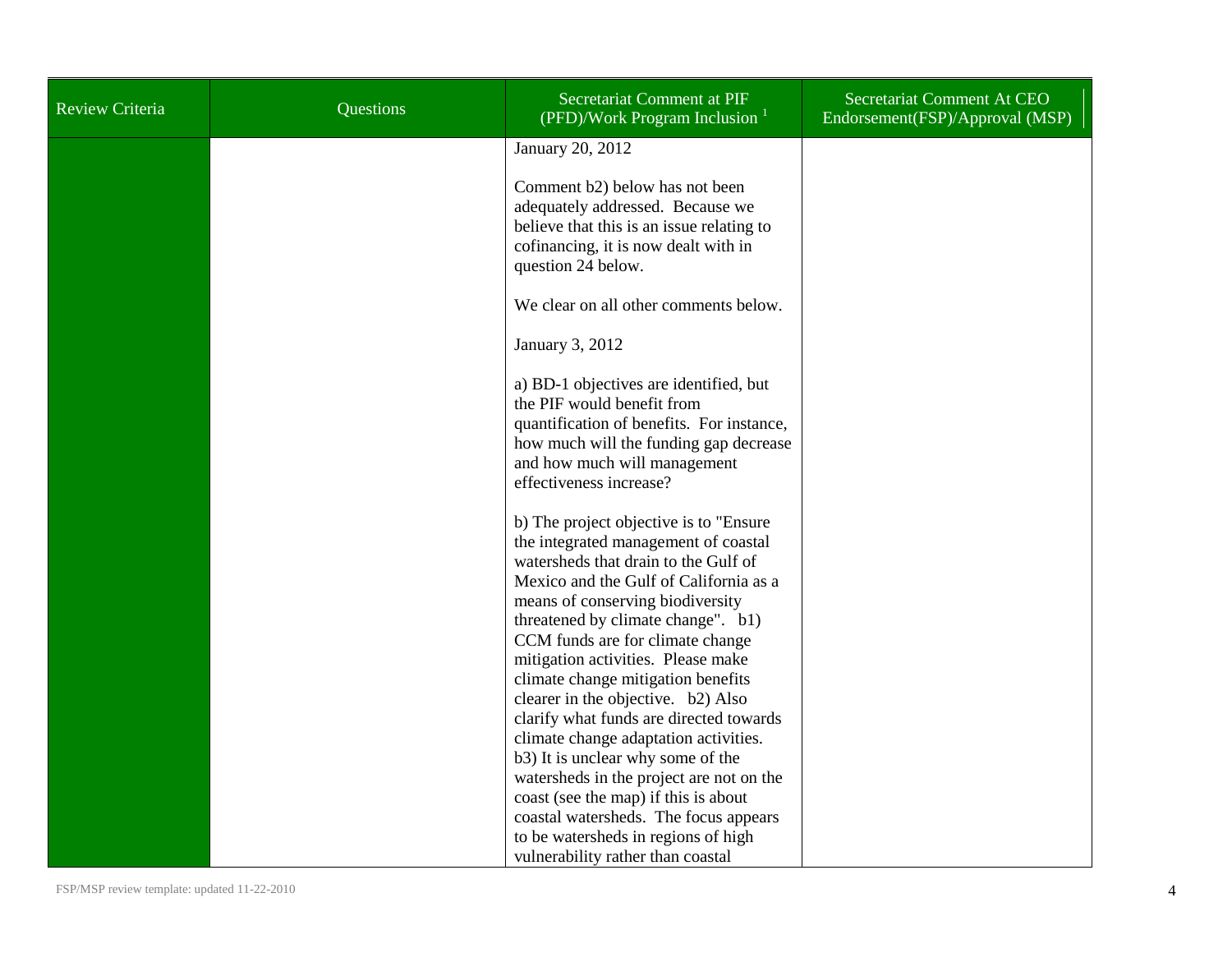| <b>Review Criteria</b> | Questions                                                                                                                                                                                         | Secretariat Comment at PIF<br>(PFD)/Work Program Inclusion $1$                                                                                                                                                                                                                                                                                                                                                                               | Secretariat Comment At CEO<br>Endorsement(FSP)/Approval (MSP) |
|------------------------|---------------------------------------------------------------------------------------------------------------------------------------------------------------------------------------------------|----------------------------------------------------------------------------------------------------------------------------------------------------------------------------------------------------------------------------------------------------------------------------------------------------------------------------------------------------------------------------------------------------------------------------------------------|---------------------------------------------------------------|
|                        |                                                                                                                                                                                                   | watersheds only.<br>c) Contributions to CCM-5 and SFM<br>(both SFM-1 and SFM-2) will be<br>through enhanced use of PES and<br>improved monitoring. It would be<br>helpful to have some quantification at<br>either output or outcome level here. We<br>would appreciate having targets for the<br>amount of land to be brought under<br>more sustainable management, through<br>PES and other schemes.<br>d) LD-3 is identified and relevant |                                                               |
|                        |                                                                                                                                                                                                   | outcomes and outputs are identified, but<br>the PIF does not explain the competing<br>land uses that are placing pressures on<br>land or forests, the activities that will be<br>financed, or the development integrated<br>land management plans. If SFM is the<br>objective, then LD-2 might be more<br>suitable.                                                                                                                          |                                                               |
|                        |                                                                                                                                                                                                   | e) It says that it will contribute to LD-3<br>but it does not correctly identify the<br>objective and it does not it does not<br>identify how LD resources will be used<br>to and how they will accomplish the<br>LD-3 (of reducing pressure on "natural"<br>resources from competing land uses in<br>the wider landscape.)                                                                                                                  |                                                               |
|                        | 9. Is the project consistent with the<br>recipient country's national<br>strategies and plans or reports and<br>assessments under relevant<br>conventions, including NPFE,<br>NAPA, NCSA, or NAP? | January 20, 2012<br>Yes; cleared.<br>January 3, 2012                                                                                                                                                                                                                                                                                                                                                                                         |                                                               |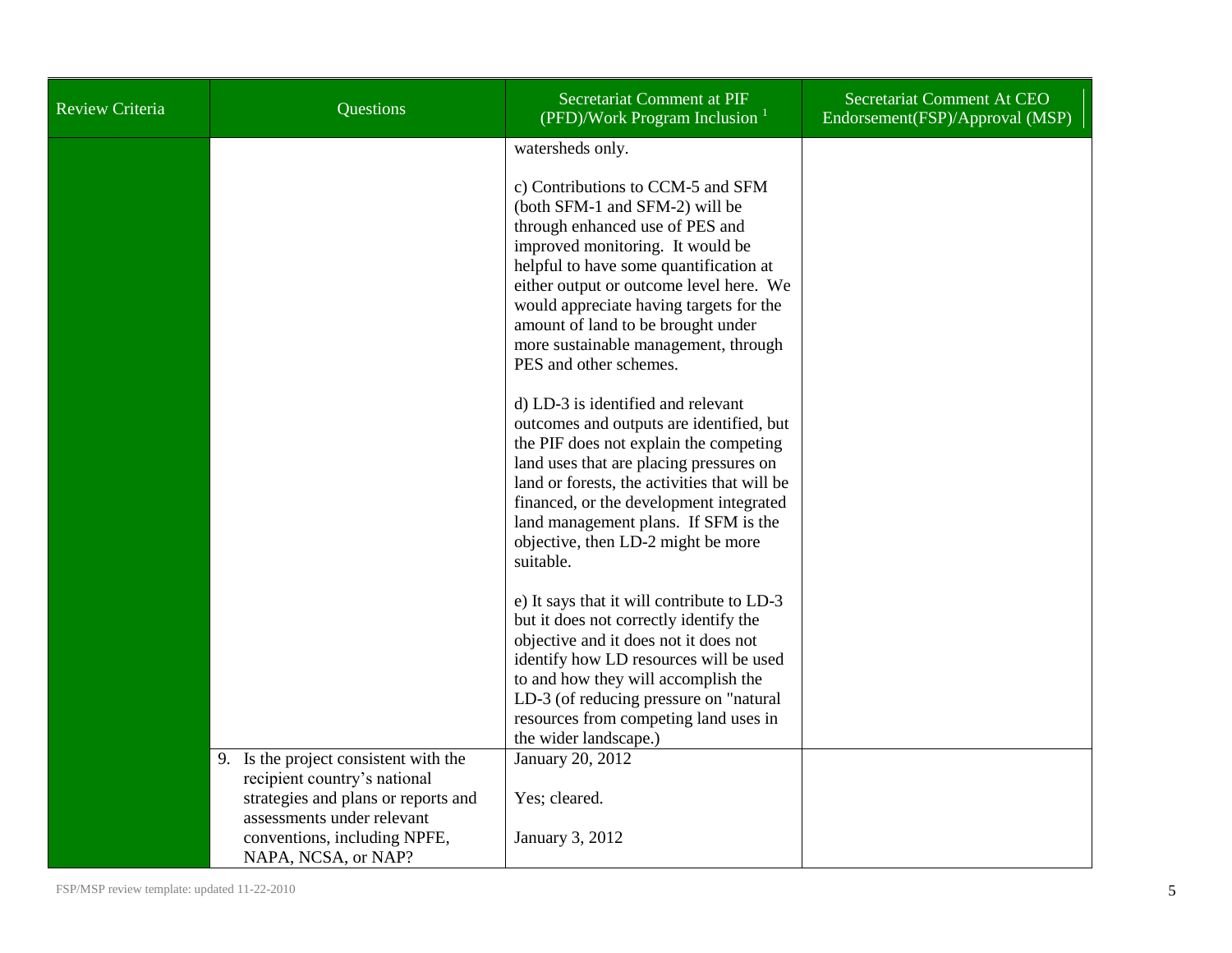| <b>Review Criteria</b> | Questions                                                                                                                                          | Secretariat Comment at PIF<br>(PFD)/Work Program Inclusion $1$                                                                                                                                                                                                                                                                                                             | Secretariat Comment At CEO<br>Endorsement(FSP)/Approval (MSP) |
|------------------------|----------------------------------------------------------------------------------------------------------------------------------------------------|----------------------------------------------------------------------------------------------------------------------------------------------------------------------------------------------------------------------------------------------------------------------------------------------------------------------------------------------------------------------------|---------------------------------------------------------------|
|                        |                                                                                                                                                    | The project is contained in Mexico's<br>National Portfolio Formulation<br>Document (NPFD) and the PIF<br>emphasizes alignment with strategies for<br>biodiversity and climate change. With<br>regard to climate change, there is rather<br>heavy emphasis on adaptation compared<br>with mitigation, and the STAR<br>allocation CC funds are to be used for<br>mitigation. |                                                               |
|                        |                                                                                                                                                    | Please include references to appropriate<br>sections of Mexico's National<br>Communications (NC) and Technology<br>Needs Assessment (TNA), if available.                                                                                                                                                                                                                   |                                                               |
|                        |                                                                                                                                                    | Please add more detail on how this<br>project will contribute to Mexico's<br>Action Plan on Desertification and<br>National Strategy on Sustainable<br>Management of Lands.                                                                                                                                                                                                |                                                               |
|                        | 10. Does the proposal clearly articulate<br>how the capacities developed, if any,<br>will contribute to the sustainability<br>of project outcomes? | January 20, 2012<br>Yes; cleared. At CEO endorsement,<br>please clarify how capacities being<br>developed through the project contribute<br>to the sustainability of the monitoring<br>program.                                                                                                                                                                            |                                                               |
|                        |                                                                                                                                                    | January 3, 2012<br>The clearest statement on sustainability<br>is that the injections of additional<br>resources to the two funds will ensure<br>sustainability, but it is not clear what<br>else will be done to close the funding<br>gap for these protected areas.<br>Strengthened capacity on monitoring                                                               |                                                               |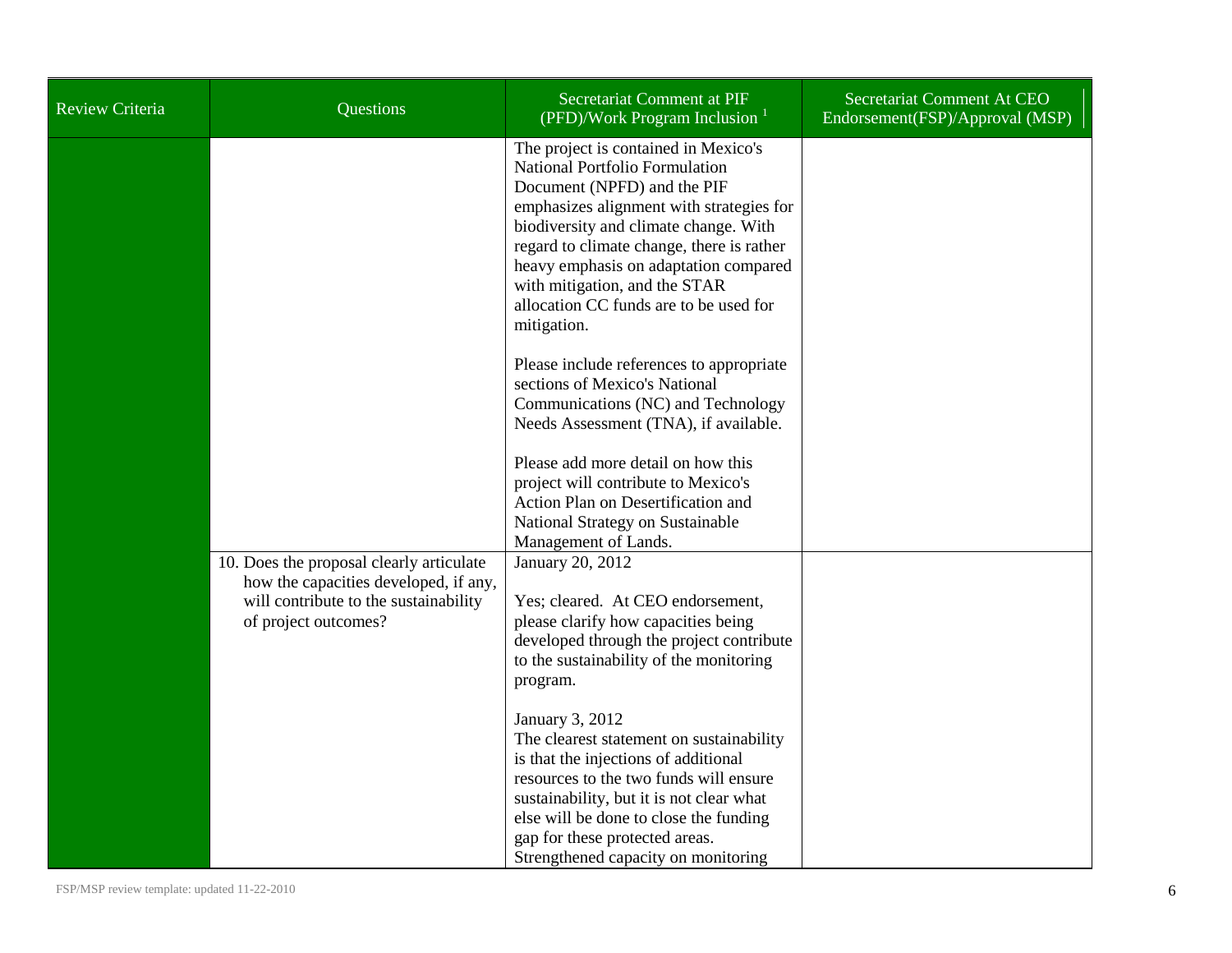| <b>Review Criteria</b> | Questions                                                                                                                                                                                                        | Secretariat Comment at PIF<br>(PFD)/Work Program Inclusion $1$                                                                                                                                                                                                                                                                                                                                                                                                                                                                                                                                                                                                                                                                                                                                                                                                                                                                                                               | Secretariat Comment At CEO<br>Endorsement(FSP)/Approval (MSP) |
|------------------------|------------------------------------------------------------------------------------------------------------------------------------------------------------------------------------------------------------------|------------------------------------------------------------------------------------------------------------------------------------------------------------------------------------------------------------------------------------------------------------------------------------------------------------------------------------------------------------------------------------------------------------------------------------------------------------------------------------------------------------------------------------------------------------------------------------------------------------------------------------------------------------------------------------------------------------------------------------------------------------------------------------------------------------------------------------------------------------------------------------------------------------------------------------------------------------------------------|---------------------------------------------------------------|
|                        |                                                                                                                                                                                                                  | will also help ensure sustainability, but<br>these capacities are already quite strong.                                                                                                                                                                                                                                                                                                                                                                                                                                                                                                                                                                                                                                                                                                                                                                                                                                                                                      |                                                               |
| Project Design         | 11. Is (are) the baseline project(s),<br>including problem (s) that the<br>baseline project(s) seek/s to address,<br>sufficiently described and based on<br>sound data and assumptions?                          | January 20, 2012<br>Yes; cleared. For CEO endorsement,<br>further information should be presented<br>on the baseline in each watershed as<br>well as a full set of status indicators<br>against which progress can be measured<br>during project implementation.<br>January 3, 2012<br>The project baseline is not clear. Most<br>of the description is about the national<br>baseline with little detail on the site<br>level. We know that Mexico's National<br>Forest Inventory has been ongoing for a<br>number of years, and other carbon<br>monitoring activities (e.g., GEO Forest<br>Carbon Tracking demonstrator country)<br>have been underway for several years.<br>Please clarify what monitoring activities<br>are part of the baseline, and the barriers<br>to mitigation that this project is<br>addressing. National efforts at FANP<br>and CONAFOR are also mentioned.<br>Please clarify what support currently is<br>being provided in the watersheds that |                                                               |
|                        | 12. Has the cost-effectiveness been<br>sufficiently demonstrated, including<br>the cost-effectiveness of the project<br>design approach as compared to<br>alternative approaches to achieve<br>similar benefits? | are to receive support.                                                                                                                                                                                                                                                                                                                                                                                                                                                                                                                                                                                                                                                                                                                                                                                                                                                                                                                                                      |                                                               |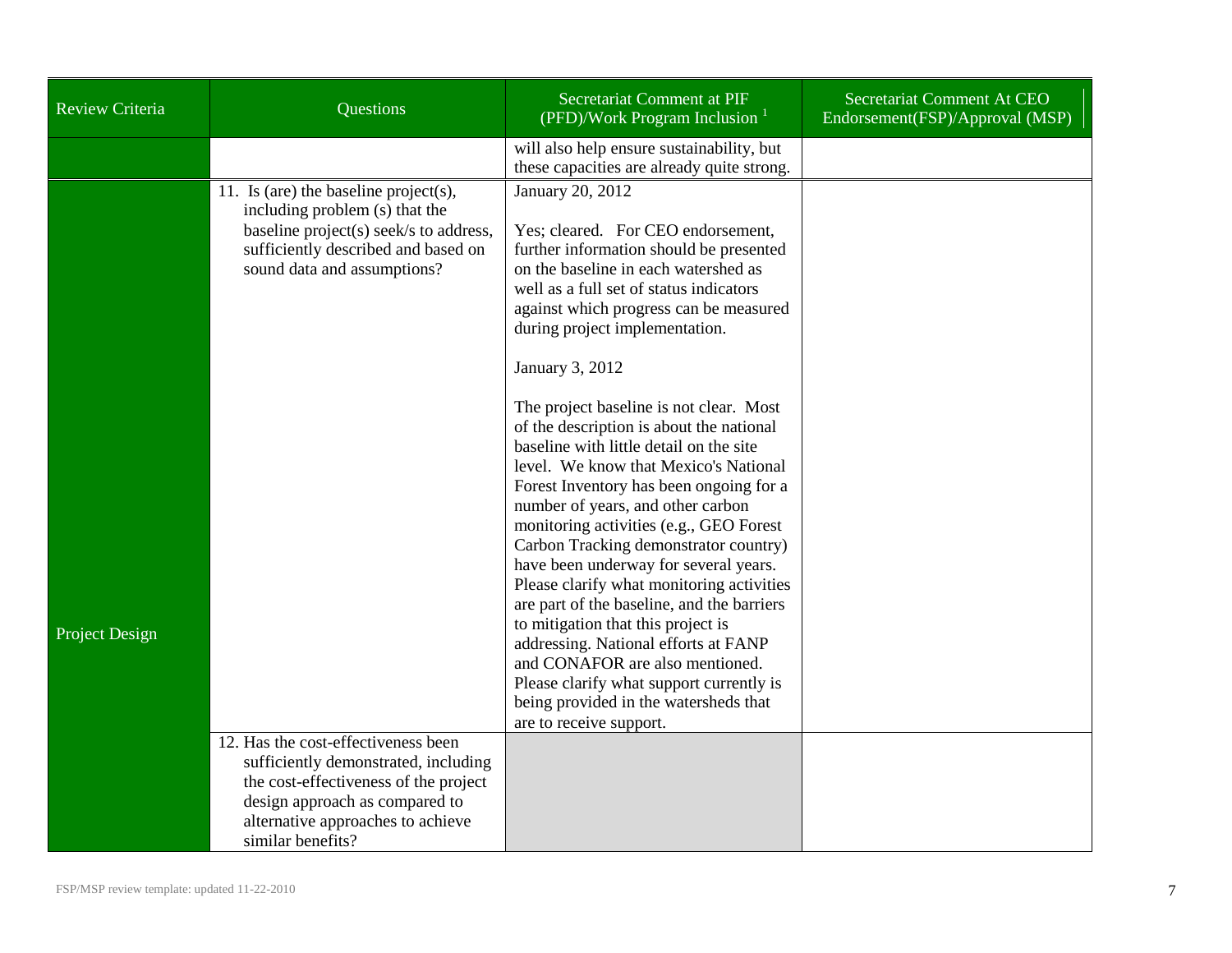| <b>Review Criteria</b> | Questions                                                           | Secretariat Comment at PIF<br>(PFD)/Work Program Inclusion $1$                                                                                                                                                                                                                                                                                                                                                                                                                                                                                                                                                                                                                                                                                                                                                                                                                             | Secretariat Comment At CEO<br>Endorsement(FSP)/Approval (MSP) |
|------------------------|---------------------------------------------------------------------|--------------------------------------------------------------------------------------------------------------------------------------------------------------------------------------------------------------------------------------------------------------------------------------------------------------------------------------------------------------------------------------------------------------------------------------------------------------------------------------------------------------------------------------------------------------------------------------------------------------------------------------------------------------------------------------------------------------------------------------------------------------------------------------------------------------------------------------------------------------------------------------------|---------------------------------------------------------------|
|                        | 13. Are the activities that will be<br>financed using GEF/LDCF/SCCF | January 20, 2012                                                                                                                                                                                                                                                                                                                                                                                                                                                                                                                                                                                                                                                                                                                                                                                                                                                                           |                                                               |
|                        | funding based on incremental/<br>additional reasoning?              | Yes; cleared.                                                                                                                                                                                                                                                                                                                                                                                                                                                                                                                                                                                                                                                                                                                                                                                                                                                                              |                                                               |
|                        |                                                                     | January 3, 2012                                                                                                                                                                                                                                                                                                                                                                                                                                                                                                                                                                                                                                                                                                                                                                                                                                                                            |                                                               |
|                        |                                                                     | The incremental reasoning of this<br>proposal should be strengthened in some<br>areas. The new protected areas to be<br>created, improved PA management, and<br>decrease of financing gap for existing<br>PAs are incremental above the baseline.<br>The baseline activities in the watersheds<br>are not clearly described in relation to<br>the project. The project notes that the<br>areas to be examined are "highly<br>vulnerable" but does not discuss the<br>degree to which SFM/REDD+ activities<br>are underway. Therefore, it is somewhat<br>difficult to assess the incremental nature<br>of the LD/SLM, CCM, SFM measures.<br>Moreover, significant funding is already<br>flowing to Mexico for monitoring and<br>Mexico has a well developed PES<br>system. It is not clear what forest and<br>carbon monitoring and technical<br>assistance for sustainable land and forest |                                                               |
|                        |                                                                     | management is occurring at these sites.<br>The description in Component 2 does                                                                                                                                                                                                                                                                                                                                                                                                                                                                                                                                                                                                                                                                                                                                                                                                             |                                                               |
|                        |                                                                     | clarify that PES will be expanded into<br>these watersheds.                                                                                                                                                                                                                                                                                                                                                                                                                                                                                                                                                                                                                                                                                                                                                                                                                                |                                                               |
|                        |                                                                     | 1. The revised PIF needs to more clearly<br>describe the baseline of activities within<br>the watersheds, even in general terms,<br>and then describe how the project                                                                                                                                                                                                                                                                                                                                                                                                                                                                                                                                                                                                                                                                                                                      |                                                               |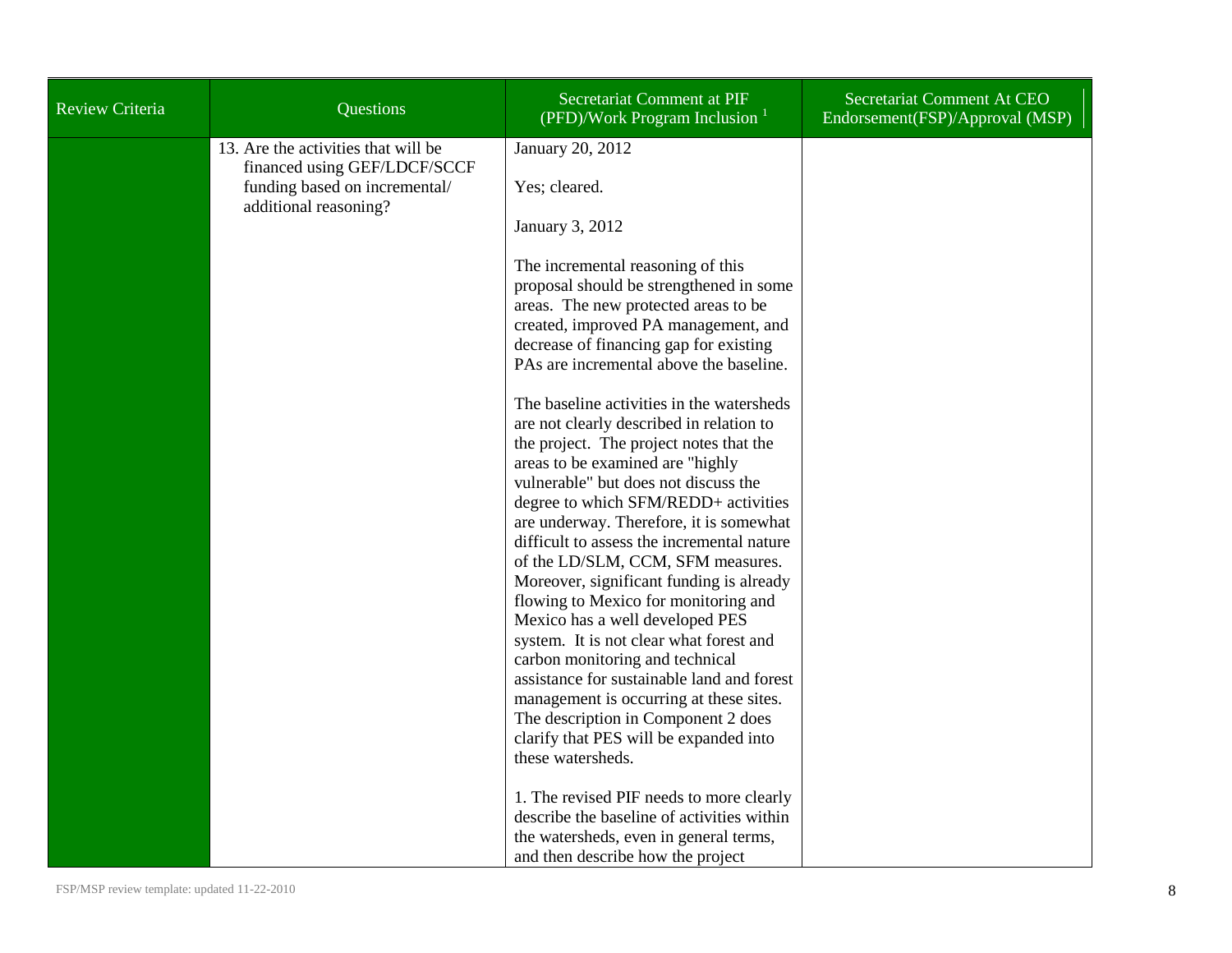| Review Criteria | Questions | Secretariat Comment at PIF<br>(PFD)/Work Program Inclusion $1$                                                                                                                                                                                                                                                                                                                                                                                          | Secretariat Comment At CEO<br>Endorsement(FSP)/Approval (MSP) |
|-----------------|-----------|---------------------------------------------------------------------------------------------------------------------------------------------------------------------------------------------------------------------------------------------------------------------------------------------------------------------------------------------------------------------------------------------------------------------------------------------------------|---------------------------------------------------------------|
|                 |           | (particularly the funding for monitoring,<br>PES, and technical assistance for<br>integrated land management) are<br>incremental to this baseline.                                                                                                                                                                                                                                                                                                      |                                                               |
|                 |           | 2. Please clarify how many existing PAs<br>will receive support and what support:<br>development of sustainable financing<br>plans, flows from the funds, expansion<br>in size? And there will be three new<br>PAs that will cover 500,000 ha? Will<br>financing plans also be developed for<br>these (so 13 plans), or are they a subset<br>of the 10 plans that are mentioned?                                                                        |                                                               |
|                 |           | 3. As the PIF indicates, Mexico has a<br>National Forest Inventory (NFI), which<br>focuses on field plots. Mexico is a<br>demonstrator country for GEO's Forest<br>Carbon Tracker. And there is LIDAR<br>and CLASlite as well. The text<br>indicates that the additional monitoring<br>activities supported with GEF funding<br>will include establishing additional<br>permanent plots for monitoring. Please<br>clarify how the additional monitoring |                                                               |
|                 |           | activities proposed here are synergistic<br>with, but is incremental to, all these<br>ongoing activities, and what additional<br>information is being provided. Please<br>briefly (no more than a few sentences)<br>describe how these additional data will<br>be used: for the PES system, at the<br>watershed level, integrated into national<br>data sets? Who is funding the data<br>management and storage after<br>collection?                    |                                                               |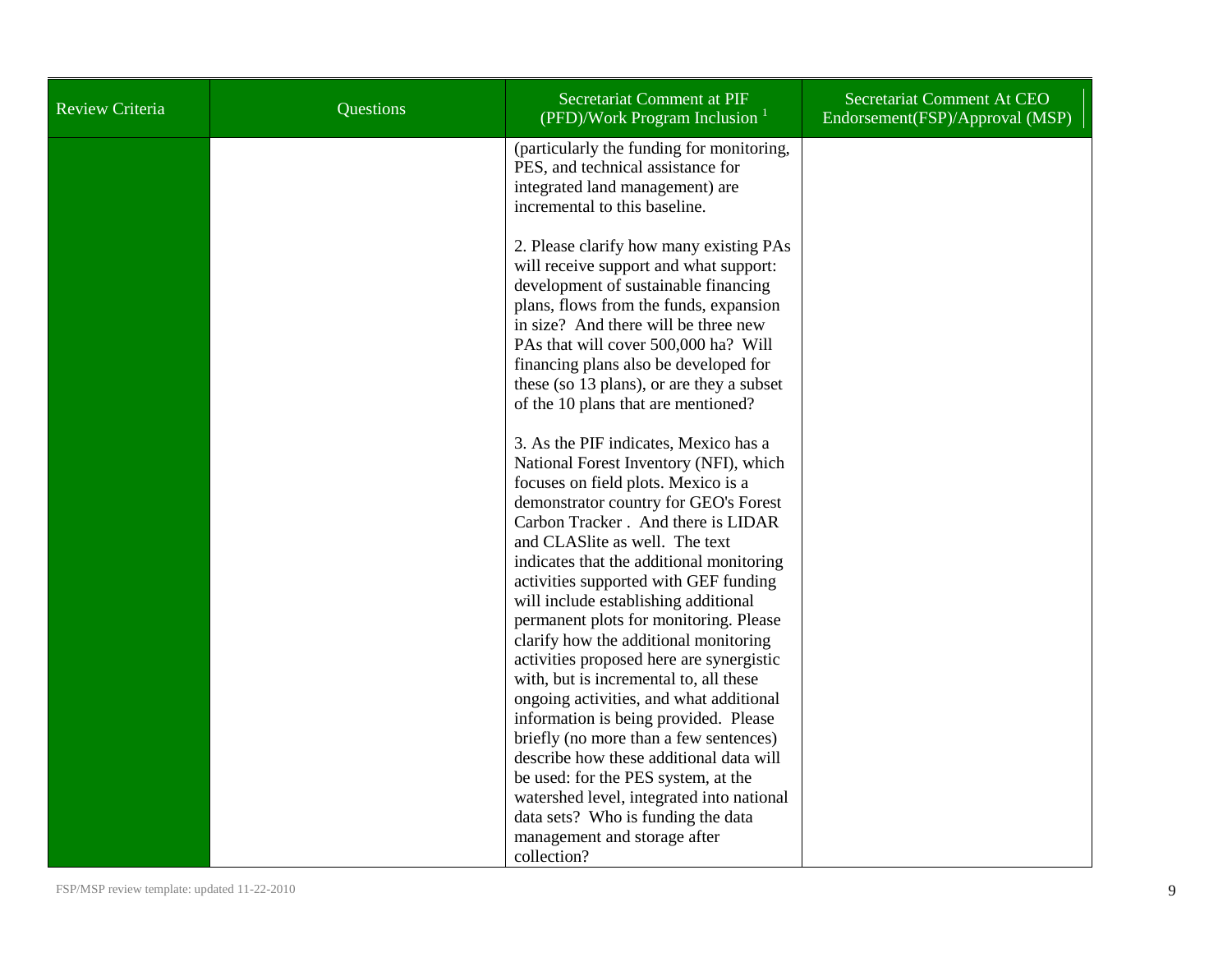| Review Criteria | Questions                                                     | Secretariat Comment at PIF<br>(PFD)/Work Program Inclusion $1$                                                                                                                                                                                                                                                                    | Secretariat Comment At CEO<br>Endorsement(FSP)/Approval (MSP) |
|-----------------|---------------------------------------------------------------|-----------------------------------------------------------------------------------------------------------------------------------------------------------------------------------------------------------------------------------------------------------------------------------------------------------------------------------|---------------------------------------------------------------|
|                 | 14. Is the project framework sound and<br>sufficiently clear? | April 12, 2012<br>Thank you for making the edits to the<br>PIF to reflect that fact that no GEF-<br>CCM funds will be invested in<br>endowments for this project. Only BD,<br>LD, and SFM funds will be invested in<br>endowments.                                                                                                |                                                               |
|                 |                                                               | April 5, 2012                                                                                                                                                                                                                                                                                                                     |                                                               |
|                 |                                                               | Thank you for adjusting the PIF to<br>clarify that SFM financing will be<br>invested in the CONAFOR endowment<br>fund and that CC-M financing will be<br>used for non-endowement financed<br>activities. Two edits are needed. In<br>component 2, "NON" needs to be added<br>prior to "endowement for the use of CC-<br>M funds." |                                                               |
|                 |                                                               | Thank you for other changes in the PIF.<br>We clear if the above two changes are<br>made.                                                                                                                                                                                                                                         |                                                               |
|                 |                                                               | January 20, 2012                                                                                                                                                                                                                                                                                                                  |                                                               |
|                 |                                                               | Component 2 is still not sufficiently<br>clear as to what activities the different<br>GEF funding streams (CC-M, SFM,<br>LD) will finance and how these<br>activities relate to each other.                                                                                                                                       |                                                               |
|                 |                                                               | a) \$8.75 mn in CC-M funding will be<br>invested in a CONAFOR PES fund to<br>generate multiple benefits. But then<br>\$7.91 mn in SFM "non-endowment"                                                                                                                                                                             |                                                               |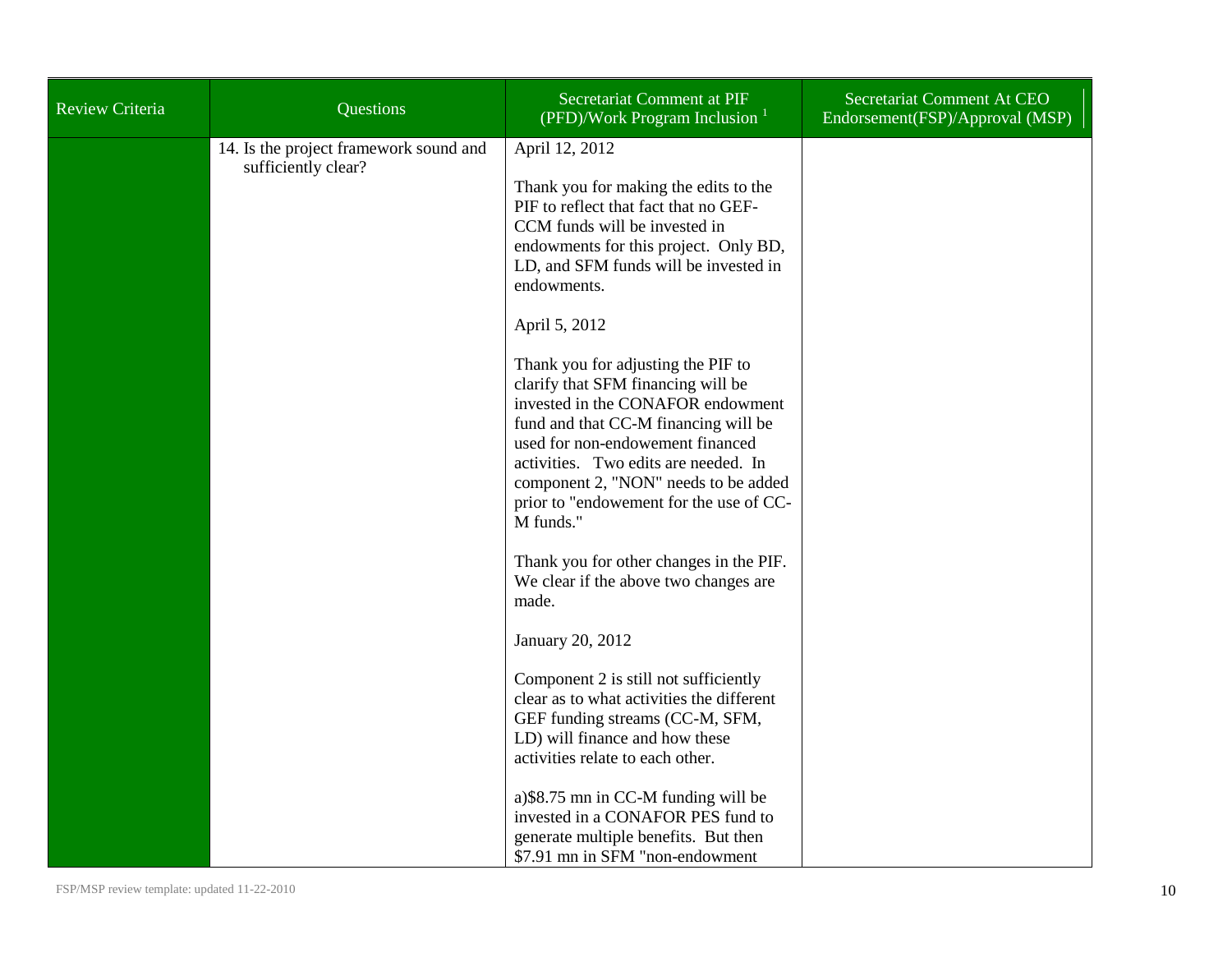| Review Criteria | Questions | Secretariat Comment at PIF<br>(PFD)/Work Program Inclusion $1$                                                                                                                                                                                                                                                                                                                                                                                                                                                                                                                                                                                                                                                                                                                                                                                                                                                                                                                                                                                                                                                                                                                                                                                                                                               | Secretariat Comment At CEO<br>Endorsement(FSP)/Approval (MSP) |
|-----------------|-----------|--------------------------------------------------------------------------------------------------------------------------------------------------------------------------------------------------------------------------------------------------------------------------------------------------------------------------------------------------------------------------------------------------------------------------------------------------------------------------------------------------------------------------------------------------------------------------------------------------------------------------------------------------------------------------------------------------------------------------------------------------------------------------------------------------------------------------------------------------------------------------------------------------------------------------------------------------------------------------------------------------------------------------------------------------------------------------------------------------------------------------------------------------------------------------------------------------------------------------------------------------------------------------------------------------------------|---------------------------------------------------------------|
|                 |           | resources" will "also be channeled to<br>sustainable forest management and<br>restoration/regeneration within<br>watersheds." The PIF needs to explain<br>what that these "non-endowment<br>resources" are paying for and how this<br>differs from what the PES component is<br>funding. Please clarify if this is<br>technical assistance to support the PES<br>scheme.<br>b) Please clarify in the PIF how the TA<br>sub-grants to be funded through the<br>FMCN fund relate to the CONAFOR<br>PES scheme as well as to the "non-<br>endowment" financed SFM activities.<br>Are there two streams of technical<br>assistance to be provided to those<br>receiving PES payments? If so, please<br>clarify why some is provided through<br>payments from an endowed fund while<br>the other is not.<br>c) Please clarify in the PIF why CC-M<br>funding is being invested in a<br>"biodiversity fund." The PIF needs to<br>clarify the CC-M focused objective of<br>the CONAFOR fund and how funding<br>flows from this fund will continue to<br>address the CC-M objective after project<br>completion. If the objective of the<br>Fund is SFM, then another option to<br>consider would be to invest the SFM<br>resources in the CONAFOR fund and<br>use CC-M resources for more direct CC-<br>M purposes. |                                                               |
|                 |           | d) The hectare estimates throughout the<br>PIF need to be clarified, including in                                                                                                                                                                                                                                                                                                                                                                                                                                                                                                                                                                                                                                                                                                                                                                                                                                                                                                                                                                                                                                                                                                                                                                                                                            |                                                               |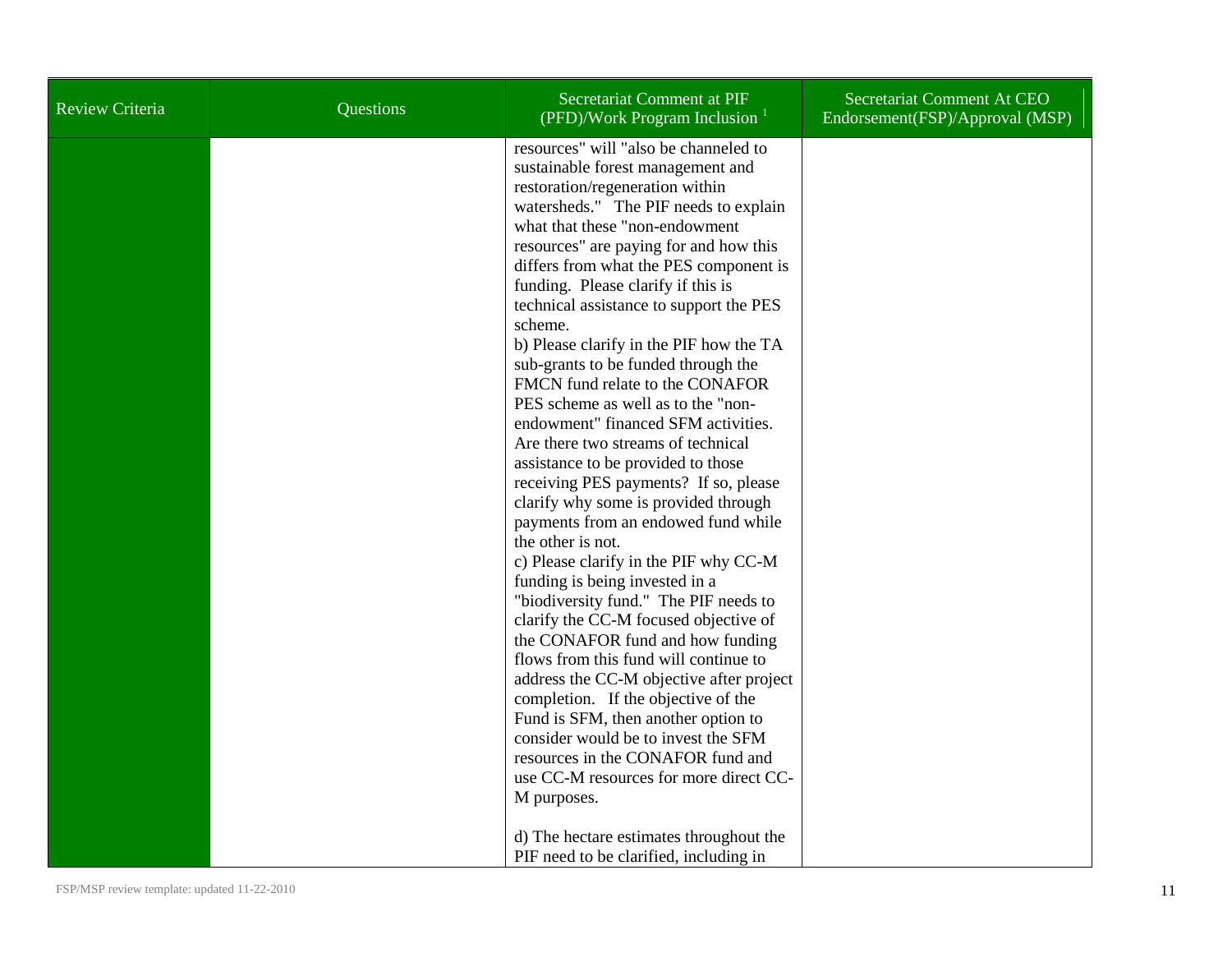| Review Criteria | Questions | Secretariat Comment at PIF<br>(PFD)/Work Program Inclusion $1$                                                                                                                                                                                                                                                                                                                                                                                                                                                                                                 | Secretariat Comment At CEO<br>Endorsement(FSP)/Approval (MSP) |
|-----------------|-----------|----------------------------------------------------------------------------------------------------------------------------------------------------------------------------------------------------------------------------------------------------------------------------------------------------------------------------------------------------------------------------------------------------------------------------------------------------------------------------------------------------------------------------------------------------------------|---------------------------------------------------------------|
|                 |           | Tables A and B. What is the total area<br>of the watersheds? Please clarify and<br>break out (i) the area of the 7 existing<br>PAs and (ii) the estimate of the three<br>new PAs. (Tables A and B and the text<br>in component 2 are inconsistent.) Please<br>also clarify the area outside of PAs that<br>will be eligible for PES payments to<br>generate carbon sequestration and other<br>ecosystem services. (Does this total<br>700,000 ha?)<br>f) Carbon monitoring is an important<br>component of the project. Please<br>mention it in section A.1.1. |                                                               |
|                 |           | January 3, 2012<br>Key aspects of the framework should be<br>clarified. The revised PIF should make<br>improvements in the following areas:<br>1. Clarify the problem that the PIF is<br>attempting to address, the objectives it<br>aims to achieve, and then align<br>interventions more clearly to these.<br>Section B1 is not clear as several<br>problems are listed but the proposed<br>actions don't flow from them clearly.                                                                                                                            |                                                               |
|                 |           | 2. Please include a better justification<br>on the use of LD funding in Section<br>A1.1, including a specific justification<br>for LD3. As mentioned earlier, this<br>objective is appropriate for SLM<br>activities, but LD2 is more appropriate                                                                                                                                                                                                                                                                                                              |                                                               |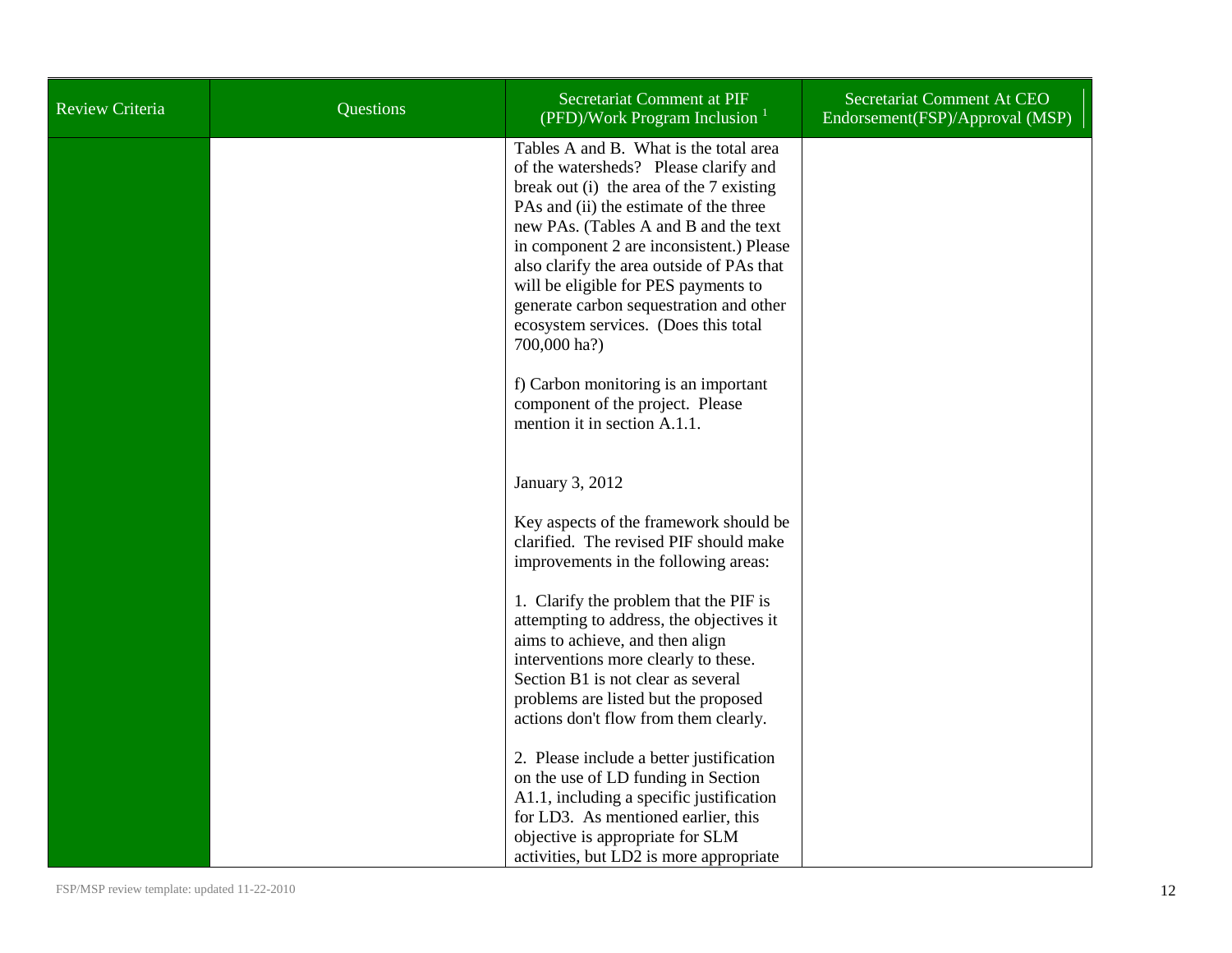| Review Criteria | Questions | Secretariat Comment at PIF<br>(PFD)/Work Program Inclusion $1$                                                                                                                                                                                                                                                                                                                                                                                                                                                                                                                   | Secretariat Comment At CEO<br>Endorsement(FSP)/Approval (MSP) |
|-----------------|-----------|----------------------------------------------------------------------------------------------------------------------------------------------------------------------------------------------------------------------------------------------------------------------------------------------------------------------------------------------------------------------------------------------------------------------------------------------------------------------------------------------------------------------------------------------------------------------------------|---------------------------------------------------------------|
|                 |           | for SFM. In B1 and B2, please explain<br>the sectoral problems of relevance to the<br>LD focal area and the need for<br>integrated management. In this section,<br>please highlight the specific land-based<br>production sectors that stand to benefit<br>and what types of technical and<br>organizational support the land owners<br>will receive and at what aggregate level.<br>Is the intent that watershed management<br>plans will be the "integrated land<br>management plans" mentioned as the<br>output?                                                              |                                                               |
|                 |           | 3. In table B, or later in text, please<br>break out the contributions from each<br>focal area for funds listed for each<br>component. (Note: CCM-5 funds<br>should not be used to pay for<br>biodiversity monitoring development<br>nor climate change adaptation and<br>vulnerability assessments.)                                                                                                                                                                                                                                                                            |                                                               |
|                 |           | 4. Component 2 needs to be more<br>clearly written. This would seem to be<br>where integrated land management<br>(under LD) and SFM components would<br>be undertaken. Instead, the focus is on<br>monitoring, adaptation, and creation of<br>endowments. This section should more<br>clearly describe how the project will<br>seek to change behavior of local land<br>owners, how capacity will be increased,<br>etc. There should be a linkage between<br>this component and component 4, which<br>we believe is where involvement of<br>local stakeholders is addressed. The |                                                               |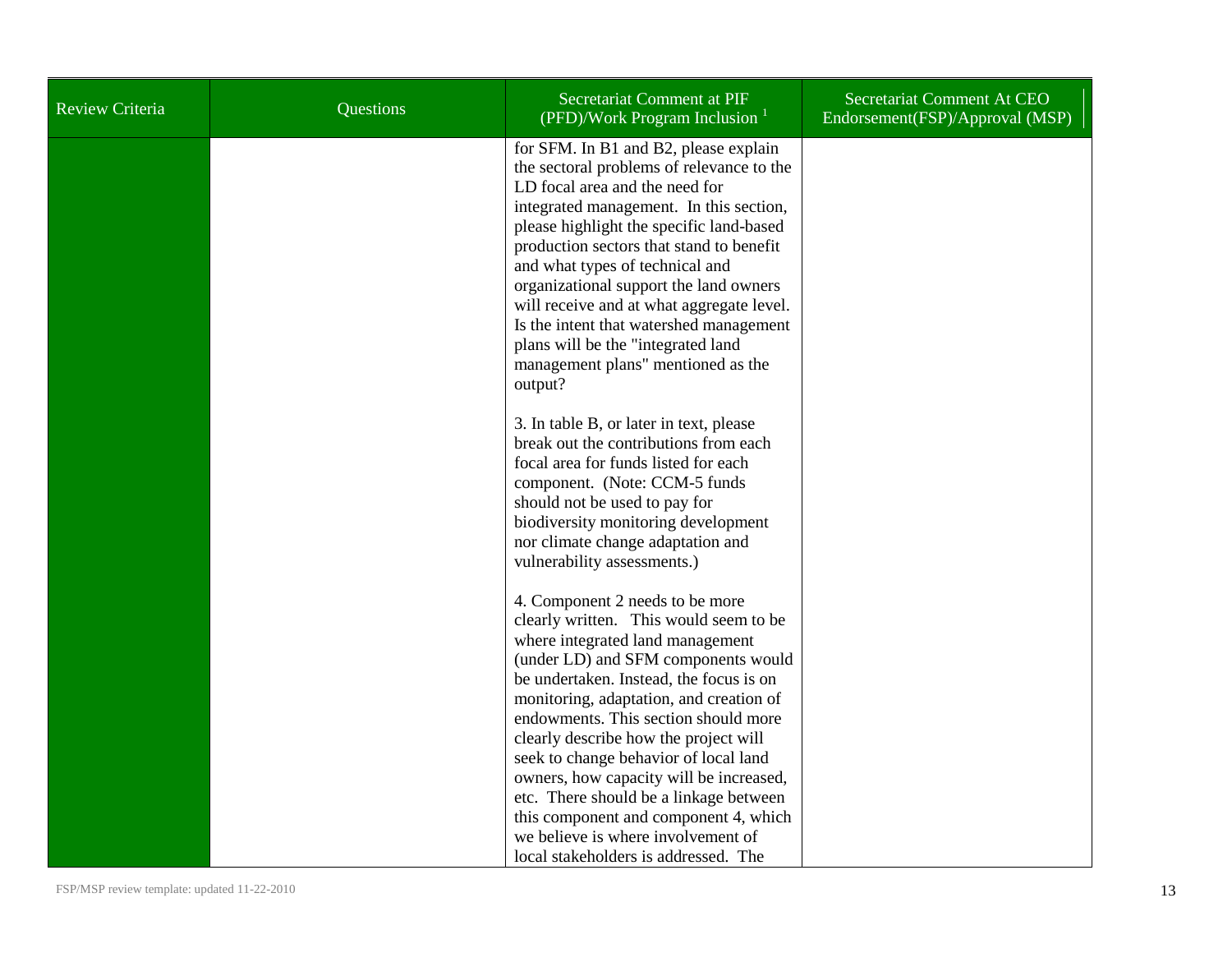| <b>Review Criteria</b> | Questions                                                                                                                                  | Secretariat Comment at PIF<br>(PFD)/Work Program Inclusion $1$                                                                                                                                                                                                                                                                                                                | Secretariat Comment At CEO<br>Endorsement(FSP)/Approval (MSP) |
|------------------------|--------------------------------------------------------------------------------------------------------------------------------------------|-------------------------------------------------------------------------------------------------------------------------------------------------------------------------------------------------------------------------------------------------------------------------------------------------------------------------------------------------------------------------------|---------------------------------------------------------------|
|                        |                                                                                                                                            | sections on monitoring in component 2<br>should be moved to component 3.                                                                                                                                                                                                                                                                                                      |                                                               |
|                        |                                                                                                                                            | 5. Reforestation activities are listed in<br>the text. Briefly list what types of<br>regeneration are planned (such as<br>natural, planting) and whether non-<br>native species are to be used.                                                                                                                                                                               |                                                               |
|                        |                                                                                                                                            | 6. Please include a paragraph describing<br>in general the synergies gained by<br>combining the proposed activities into<br>one MFA project                                                                                                                                                                                                                                   |                                                               |
|                        |                                                                                                                                            | 7. Please clarify the funds that will<br>received GEF investment. At least two<br>are mentioned, but other endowments<br>are also mentioned.                                                                                                                                                                                                                                  |                                                               |
|                        | 15. Are the applied methodology and<br>assumptions for the description of<br>the incremental/additional benefits<br>sound and appropriate? | January 20, 2012<br>Yes; cleared.<br>January 3, 2012                                                                                                                                                                                                                                                                                                                          |                                                               |
|                        |                                                                                                                                            | This PIF is built on the assumption that<br>by providing landowners in the<br>watersheds with financial incentives<br>(through PES) and technical assistance,<br>they will shift behavior to more<br>sustainable patterns of land and forest<br>management. The other is that<br>watershed management will require<br>collaboration between groups at the<br>watershed level. |                                                               |
|                        |                                                                                                                                            | Please provide estimates of carbon<br>benefits for the planned activities.                                                                                                                                                                                                                                                                                                    |                                                               |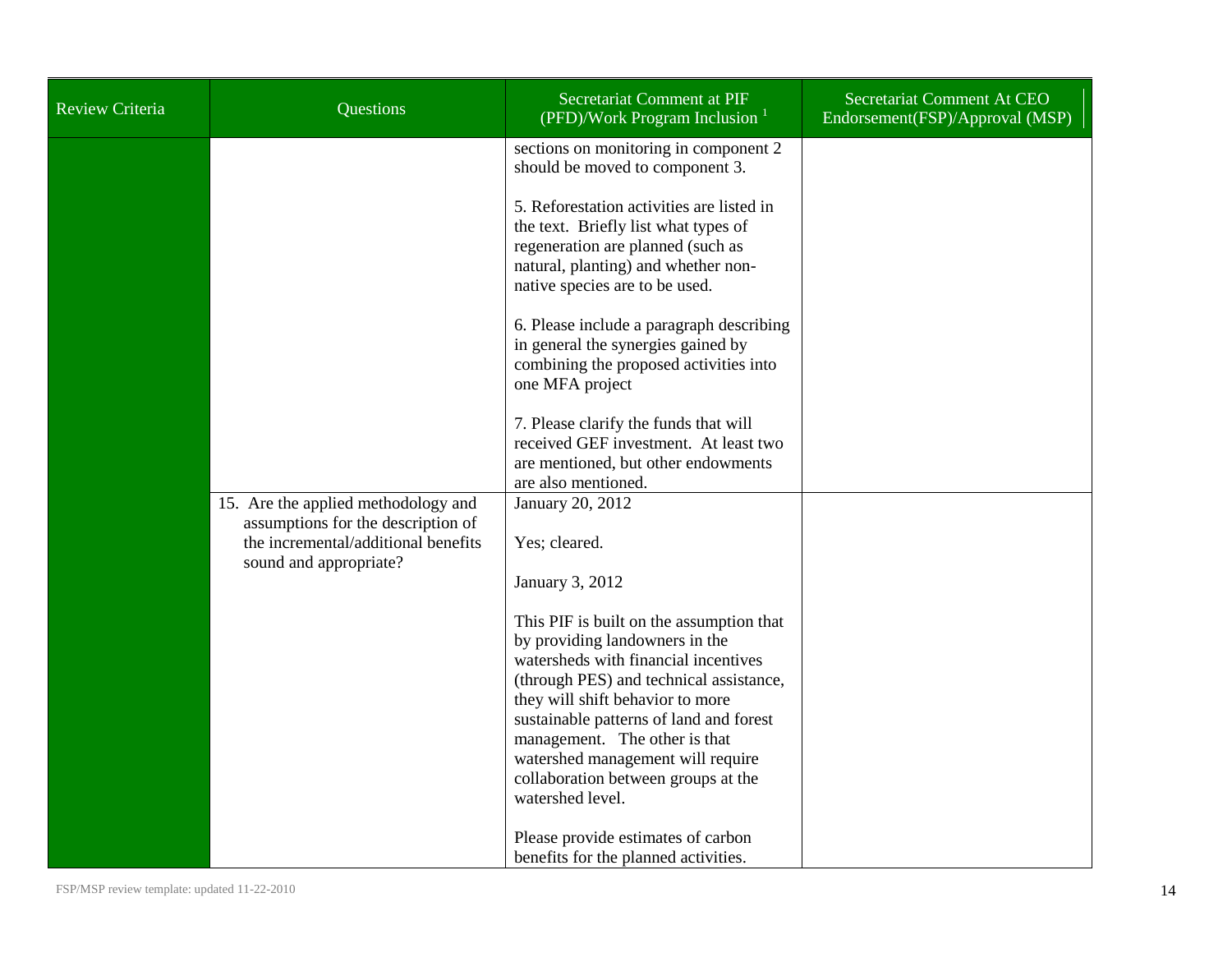| <b>Review Criteria</b> | <b>Questions</b>                                                                                                                                                                                                                                               | Secretariat Comment at PIF<br>(PFD)/Work Program Inclusion <sup>1</sup>                                                                                                                                                                                                                                                                                                                     | Secretariat Comment At CEO<br>Endorsement(FSP)/Approval (MSP) |
|------------------------|----------------------------------------------------------------------------------------------------------------------------------------------------------------------------------------------------------------------------------------------------------------|---------------------------------------------------------------------------------------------------------------------------------------------------------------------------------------------------------------------------------------------------------------------------------------------------------------------------------------------------------------------------------------------|---------------------------------------------------------------|
|                        |                                                                                                                                                                                                                                                                | These can be rudimentary Tier I<br>estimate at the PIF stage, and describe<br>the methodology and assumptions.<br>Alternatively if the benefits from CCM<br>funding are only a carbon measuring<br>system, then be clear about the purpose<br>of the system.                                                                                                                                |                                                               |
|                        | 16. Is there a clear description of: a) the<br>socio-economic benefits, including<br>gender dimensions, to be delivered<br>by the project, and b) how will the<br>delivery of such benefits support the<br>achievement of incremental/<br>additional benefits? | January 20, 2012<br>Yes; cleared. Additional information is<br>expected at time of CEO endorsement.<br>January 3, 2012<br>This needs improvement. The PIF<br>emphasizes public participation, but<br>please also include a description of what<br>socioeconomic benefits might accrue<br>from the project.                                                                                  |                                                               |
|                        | 17. Is public participation, including<br>CSOs and indigeneous people, taken<br>into consideration, their role<br>identified and addressed properly?                                                                                                           | January 20, 2012<br>Yes; cleared. Additional information<br>about their role is expected at time of<br>CEO endorsement.<br>January 3, 2012<br>Public participation and collaboration<br>among "organized groups" and<br>"participatory forums is emphasized, but<br>please clarify what is meant by these<br>terms and the range of stakeholders and<br>sectors expected to be represented. |                                                               |
|                        | 18. Does the project take into account<br>potential major risks, including the<br>consequences of climate change and<br>provides sufficient risk mitigation                                                                                                    | Jan 3, 2012<br>Yes, it does. The PIF focuses quite a bit<br>on how the project will contribute to                                                                                                                                                                                                                                                                                           |                                                               |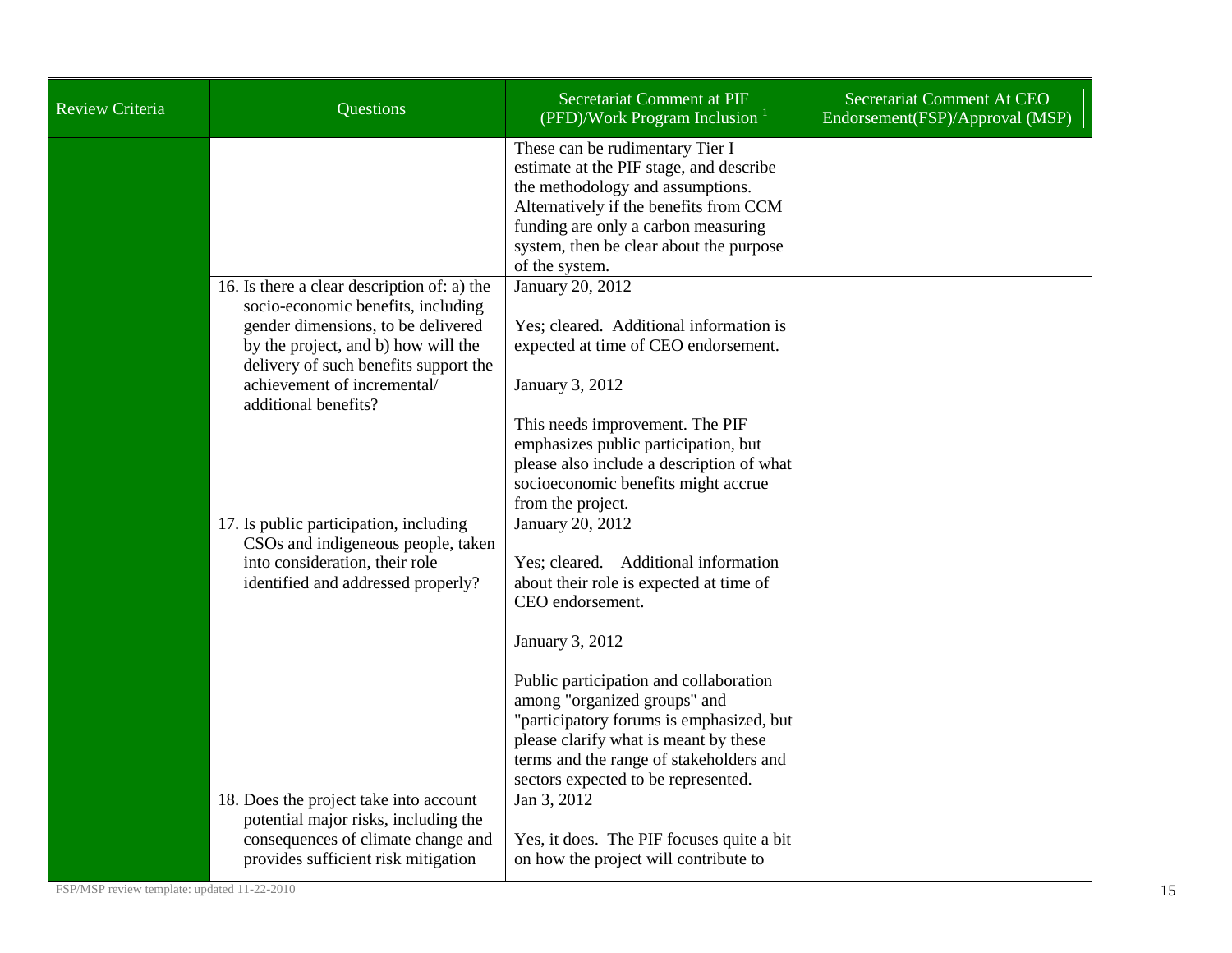| <b>Review Criteria</b> | <b>Questions</b>                                                                                                                | Secretariat Comment at PIF<br>(PFD)/Work Program Inclusion                                                                                                                                                                                                                                                         | Secretariat Comment At CEO<br>Endorsement(FSP)/Approval (MSP) |
|------------------------|---------------------------------------------------------------------------------------------------------------------------------|--------------------------------------------------------------------------------------------------------------------------------------------------------------------------------------------------------------------------------------------------------------------------------------------------------------------|---------------------------------------------------------------|
|                        | measures? (i.e., climate resilience)                                                                                            | climate change adaptation at the<br>watershed level and that vulnerability<br>considerations will inform project site<br>selection and design.                                                                                                                                                                     |                                                               |
|                        | 19. Is the project consistent and properly<br>coordinated with other related<br>initiatives in the country or in the<br>region? | April 5, 2012<br>Thank you for explaining the linkage<br>with Mexico's REDD+ Readiness Plan.                                                                                                                                                                                                                       |                                                               |
|                        |                                                                                                                                 | January 20, 2012                                                                                                                                                                                                                                                                                                   |                                                               |
|                        |                                                                                                                                 | In the PIF, please explain how this<br>project links with Mexico's REDD+<br>Readiness Preparation Plan (R-PP)<br>funded by FCPF and other REDD+<br>activities. (This is what was requested<br>in the final sentence in the comment<br>below.)                                                                      |                                                               |
|                        |                                                                                                                                 | January 3, 2012                                                                                                                                                                                                                                                                                                    |                                                               |
|                        |                                                                                                                                 | The proposal strives to be well<br>coordinated with protected area and<br>climate change adaptation initiatives,<br>but it is difficult to understand how it is<br>coordinated with some on-going efforts<br>on forest and carbon monitoring.                                                                      |                                                               |
|                        |                                                                                                                                 | Please clarify whether coordination with<br>the GEF-4 project #4149, SFM<br>Mitigating Climate Change through<br>Sustainable Forest Management and<br>Capacity Building in the Southern States<br>of Mexico (There might be overlap in<br>Campeche and Chiapas) and the GEF5<br>Fifth Operational Phase of the GEF |                                                               |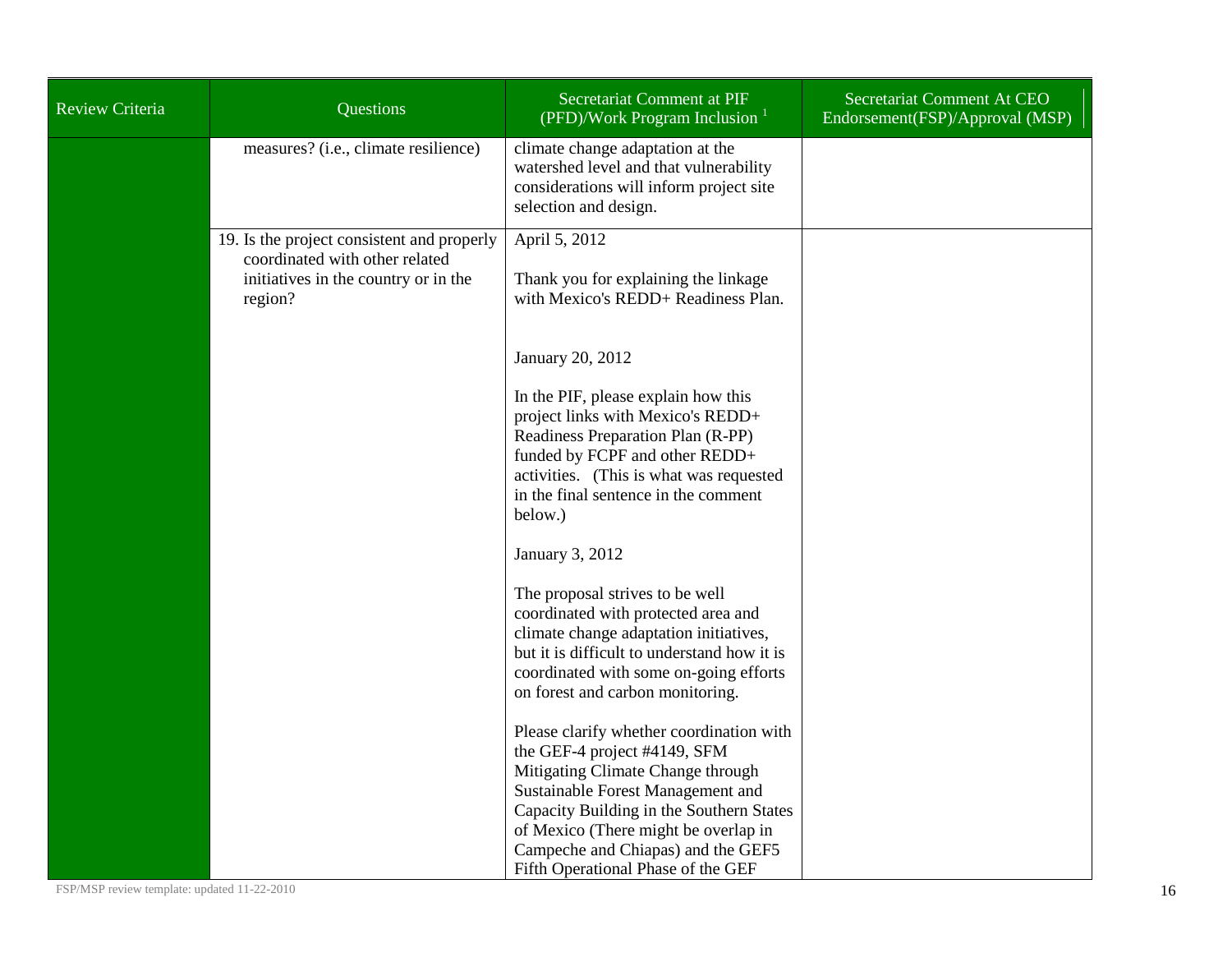| <b>Review Criteria</b>   | <b>Questions</b>                                                                                                           | Secretariat Comment at PIF<br>(PFD)/Work Program Inclusion $1$                                                                                                                                                                                                                                                          | Secretariat Comment At CEO<br>Endorsement(FSP)/Approval (MSP) |
|--------------------------|----------------------------------------------------------------------------------------------------------------------------|-------------------------------------------------------------------------------------------------------------------------------------------------------------------------------------------------------------------------------------------------------------------------------------------------------------------------|---------------------------------------------------------------|
|                          |                                                                                                                            | Small Grants Program in Mexico. Both<br>these projects have local carbon<br>measurements and PES. Also please<br>briefly describe coordination with<br>national REDD+ activities.                                                                                                                                       |                                                               |
|                          | 20. Is the project implementation/<br>execution arrangement adequate?                                                      | January 3, 2012<br>Yes. The arrangements seem adequate<br>since four of the agencies engaged in<br>biodiversity and SFM will all be<br>engaged as project executors. One<br>component is dedicated to improving<br>inter-institutional collaboration among<br>the four and with local groups at the<br>watershed level. |                                                               |
|                          | 21. Is the project structure sufficiently<br>close to what was presented at PIF,<br>with clear justifications for changes? |                                                                                                                                                                                                                                                                                                                         |                                                               |
|                          | 22. If there is a non-grant instrument in<br>the project, is there a reasonable<br>calendar of reflows included?           |                                                                                                                                                                                                                                                                                                                         |                                                               |
| <b>Project Financing</b> | 23. Is funding level for project<br>management cost appropriate?                                                           | April 12, 2012<br>Thank you for changing table A so that<br>the project management costs are<br>apportioned across the focal area<br>investments proportionately.<br>January 3, 2012<br>Project management costs for the GEF                                                                                            |                                                               |
|                          |                                                                                                                            | funded component are \$1.7 million, or<br>4.5% of the GEF grant (before<br>management costs are added.)                                                                                                                                                                                                                 |                                                               |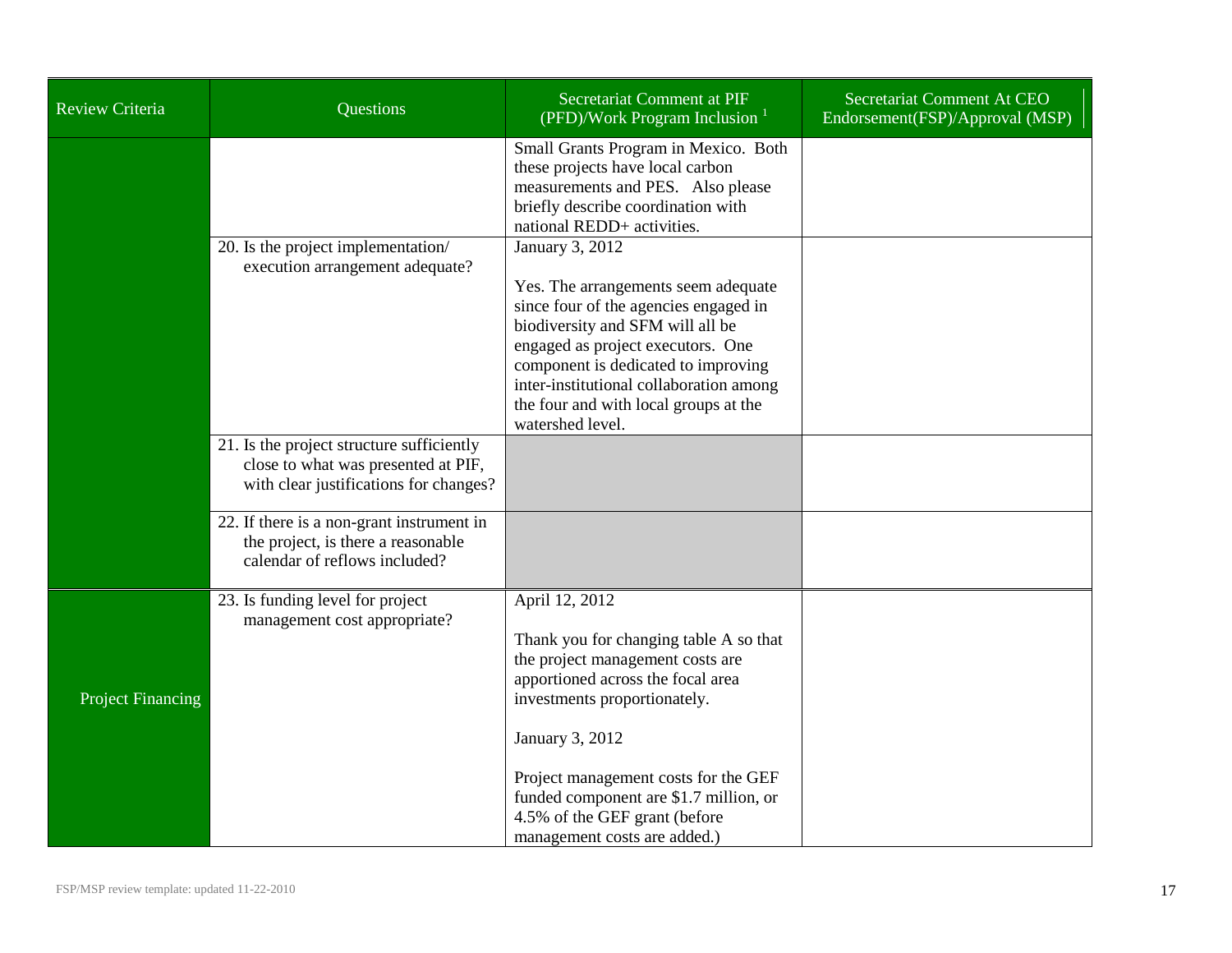| <b>Review Criteria</b> | <b>Questions</b>                                                                                                                  | Secretariat Comment at PIF<br>(PFD)/Work Program Inclusion $1$                                                                                                                                                                                                                                                                                                                                                                                                                                                                                                                                                                                                                                                                                                                                                                                                                                                                                                                                                                                                               | Secretariat Comment At CEO<br>Endorsement(FSP)/Approval (MSP) |
|------------------------|-----------------------------------------------------------------------------------------------------------------------------------|------------------------------------------------------------------------------------------------------------------------------------------------------------------------------------------------------------------------------------------------------------------------------------------------------------------------------------------------------------------------------------------------------------------------------------------------------------------------------------------------------------------------------------------------------------------------------------------------------------------------------------------------------------------------------------------------------------------------------------------------------------------------------------------------------------------------------------------------------------------------------------------------------------------------------------------------------------------------------------------------------------------------------------------------------------------------------|---------------------------------------------------------------|
|                        | 24. Is the funding and co-financing per<br>objective appropriate and adequate<br>to achieve the expected outcomes<br>and outputs? | April 5, 2012<br>Thank you for clarifying what the co-<br>financing will be used for. We clear on<br>this.<br>January 20, 2012<br>It is not clear what the large amount of<br>cofinancing for component 2 in table B<br>is for. From the text, this appears to be<br>for adaptation and other non-carbon<br>benefit land management activities.<br>Funding for adaptation and other<br>activities may be listed as cofinancing,<br>but if so, please create a separate row<br>that would list outcomes and outputs<br>related to adaptation/vulnerability and<br>the related cofinancing amount. If any<br>GEF financing is to support this, please<br>clarify the focal areas where this<br>funding is coming from. (it should not<br>be CC-M funding.)<br>January 3, 2012<br>The levels of funding are very robust. It<br>is not entirely clear what the co-<br>financing in many cases will support.<br>For example, objective 2 (connecting<br>the landscape within watersheds) needs<br>to be clearer in terms of what the GEF<br>grant will fund and co-financing will |                                                               |
|                        |                                                                                                                                   | support since it is supported with \$150<br>million total.                                                                                                                                                                                                                                                                                                                                                                                                                                                                                                                                                                                                                                                                                                                                                                                                                                                                                                                                                                                                                   |                                                               |
|                        | 25. At PIF: comment on the indicated<br>cofinancing;                                                                              | January 20, 2012                                                                                                                                                                                                                                                                                                                                                                                                                                                                                                                                                                                                                                                                                                                                                                                                                                                                                                                                                                                                                                                             |                                                               |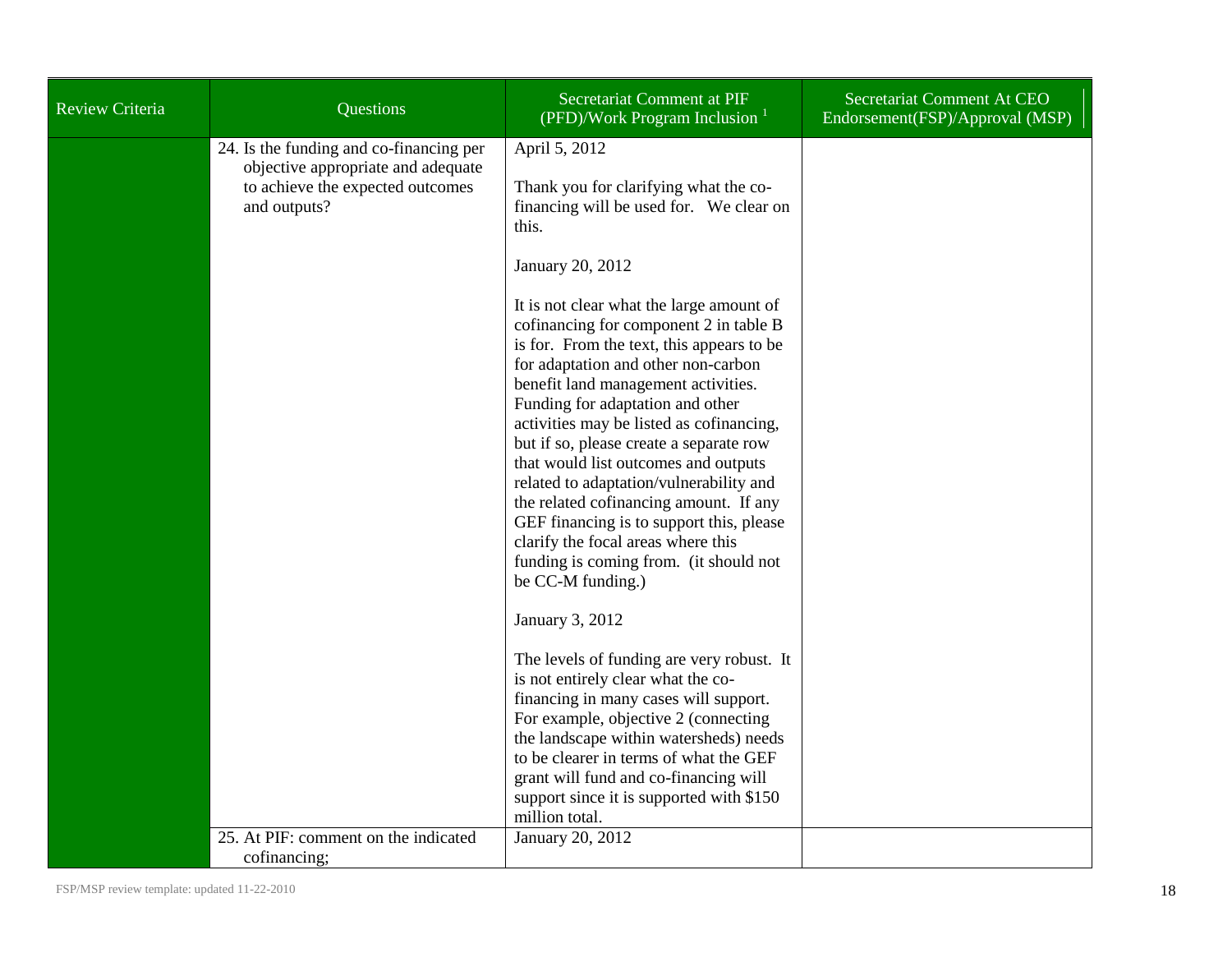| <b>Review Criteria</b>                      | Questions                                                                                                                | Secretariat Comment at PIF<br>(PFD)/Work Program Inclusion $1$                                                                                                                                                                                                                                                                                                                                                                                                                    | Secretariat Comment At CEO<br>Endorsement(FSP)/Approval (MSP) |
|---------------------------------------------|--------------------------------------------------------------------------------------------------------------------------|-----------------------------------------------------------------------------------------------------------------------------------------------------------------------------------------------------------------------------------------------------------------------------------------------------------------------------------------------------------------------------------------------------------------------------------------------------------------------------------|---------------------------------------------------------------|
|                                             | At CEO endorsement: indicate if<br>confirmed co-financing is provided.                                                   | Yes, cleared.<br>January 3, 2012<br>Co-financing listed represents a 5 to 1<br>ratio. Eighty six percent of the listed co-<br>financing is in-kind, but we believe<br>some of the co-financing listed as "in<br>kind" should be listed as cash. The PIF<br>also mentions that CONAFOR's co-<br>financing (of \$143.8 million) will be<br>derived from a \$300 million loan, so this<br>seems to be cash co-financing. Please<br>clarify.<br>The relationship between this project |                                                               |
|                                             |                                                                                                                          | and the work with CONABIO, Moore<br>Foundation, Norwegian government,<br>USAID, WHRC, The Nature<br>Conservancy, etc. is not totally clear.<br>Please clarify in the text. Is this part of<br>the current co-financing? If so please<br>list these groups in Table C.                                                                                                                                                                                                             |                                                               |
|                                             | 26. Is the co-financing amount that the<br>Agency is bringing to the project in<br>line with its role?                   | January 13, 2012<br>Yes, cleared.<br>January 3, 2012<br>As stated in #25 above, the World<br>Bank's co-financing is not entirely clear<br>Is it that which is listed as CONAFOR's<br>financing? Please note in Table C what<br>financing is derived from a WB loan to<br>the Government Agency concerned.                                                                                                                                                                         |                                                               |
| <b>Project Monitoring</b><br>and Evaluation | 27. Have the appropriate Tracking Tools<br>been included with information for<br>all relevant indicators, as applicable? |                                                                                                                                                                                                                                                                                                                                                                                                                                                                                   |                                                               |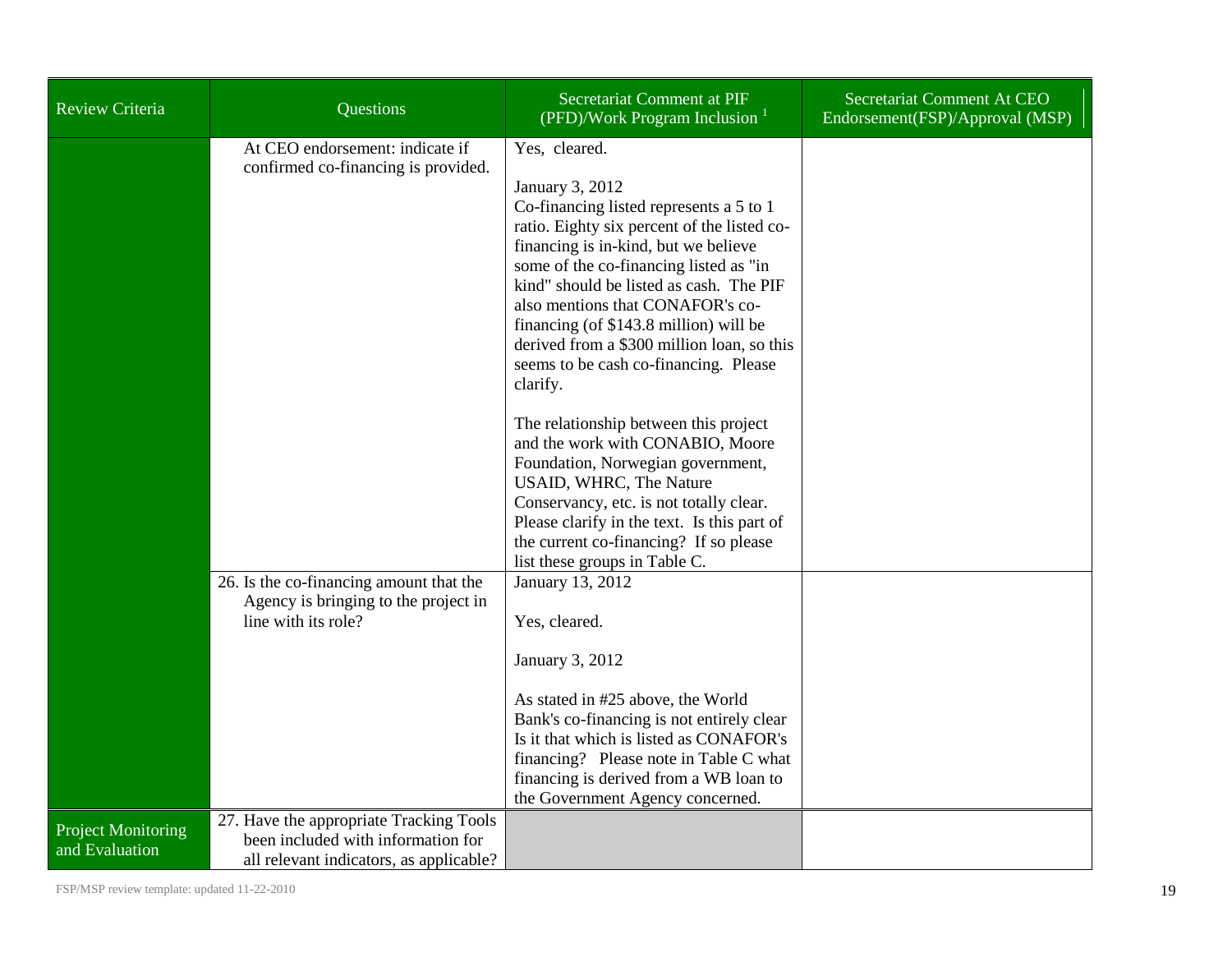| <b>Review Criteria</b>                | Questions                                                                                                                                                                  | Secretariat Comment at PIF<br>(PFD)/Work Program Inclusion $1$                                                                                                                                                                                                                                                                                                                                                                                                                                                                                                                                                                                                                      | Secretariat Comment At CEO<br>Endorsement(FSP)/Approval (MSP) |
|---------------------------------------|----------------------------------------------------------------------------------------------------------------------------------------------------------------------------|-------------------------------------------------------------------------------------------------------------------------------------------------------------------------------------------------------------------------------------------------------------------------------------------------------------------------------------------------------------------------------------------------------------------------------------------------------------------------------------------------------------------------------------------------------------------------------------------------------------------------------------------------------------------------------------|---------------------------------------------------------------|
|                                       | 28. Does the proposal include a<br>budgeted M&E Plan that monitors<br>and measures results with indicators<br>and targets?                                                 |                                                                                                                                                                                                                                                                                                                                                                                                                                                                                                                                                                                                                                                                                     |                                                               |
| <b>Agency Responses</b>               | 29. Has the Agency responded<br>adequately to comments from:<br>$\bullet$ STAP?<br><b>Convention Secretariat?</b><br>Council comments?<br>Other GEF Agencies?<br>$\bullet$ |                                                                                                                                                                                                                                                                                                                                                                                                                                                                                                                                                                                                                                                                                     |                                                               |
| <b>Secretariat Recommendation</b>     |                                                                                                                                                                            |                                                                                                                                                                                                                                                                                                                                                                                                                                                                                                                                                                                                                                                                                     |                                                               |
| Recommendation at<br><b>PIF</b> Stage | 30. Is PIF clearance/approval being<br>recommended?                                                                                                                        | April 12, 2012<br>The World Bank has made all changes<br>in the PIF or otherwise answered all of<br>our questions as requested. We<br>therefore clear on the PIF.<br>April 5, 2012<br>Only two adjustments are needed for<br>this PIF to be cleared.<br>First, the please fix the totals in Tables<br>A, B, and C. The totals in A and B only<br>reflect the management costs, not total.<br>In C, the total is blank.<br>Second, thank you for changing the way<br>SFM and CC-M resources are invested.<br>But under component 2, add "NON"<br>prior to endowement for the use of CC-<br>M resources. And in component 3,<br>eliminate "endowment" after CC-M.<br>January 20, 2012 |                                                               |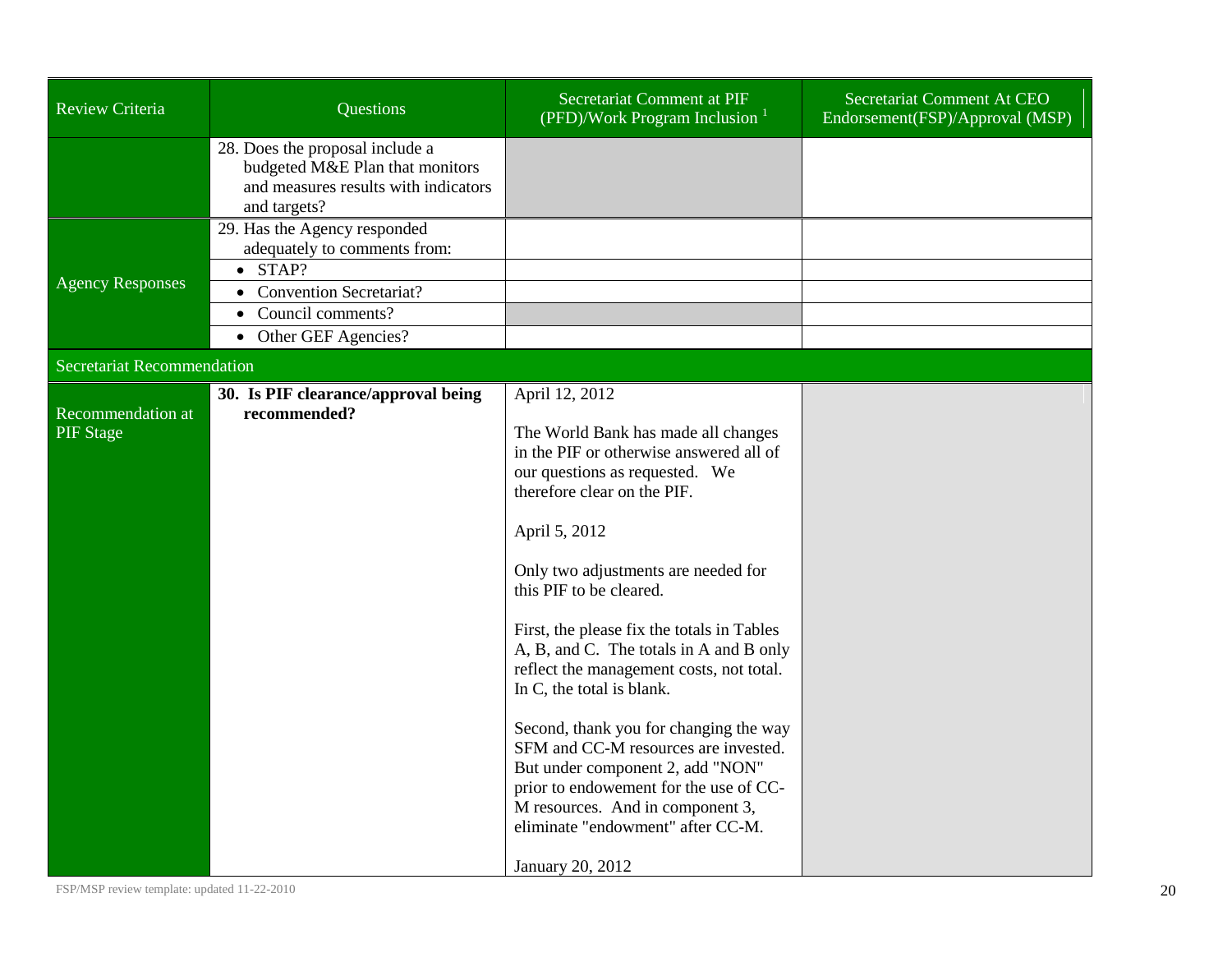| <b>Review Criteria</b> | Questions                                             | Secretariat Comment at PIF<br>(PFD)/Work Program Inclusion $1$                                                                                                                                                                                                                                                                                                                                                                                                                                                                                                                                                                                                                                                                                                                                                                                                                                                                                      | Secretariat Comment At CEO<br>Endorsement(FSP)/Approval (MSP) |
|------------------------|-------------------------------------------------------|-----------------------------------------------------------------------------------------------------------------------------------------------------------------------------------------------------------------------------------------------------------------------------------------------------------------------------------------------------------------------------------------------------------------------------------------------------------------------------------------------------------------------------------------------------------------------------------------------------------------------------------------------------------------------------------------------------------------------------------------------------------------------------------------------------------------------------------------------------------------------------------------------------------------------------------------------------|---------------------------------------------------------------|
|                        |                                                       | No $\hat{a}\in$ " please address the issues raised<br>in comments $#7$ , 14, 19, and 24 listed<br>above.<br>January 3, 2012<br>We do not recommend this PIF for                                                                                                                                                                                                                                                                                                                                                                                                                                                                                                                                                                                                                                                                                                                                                                                     |                                                               |
|                        |                                                       | technical clearance at this time. We<br>request that the Agency clarify the<br>issues noted above.                                                                                                                                                                                                                                                                                                                                                                                                                                                                                                                                                                                                                                                                                                                                                                                                                                                  |                                                               |
|                        | 31. Items to consider at CEO<br>endorsement/approval. | April 12, 2012<br>At CEO endorsement, please address the<br>issues/comments listed in #10, 11, 16,<br>and 17. Please also address the<br>following comments:<br>(a) Please give considerable attention to<br>justifying cost-effectiveness on the use<br>of GEF funds in the final document for<br>CEO endorsement. \$11.53 million in<br>GEF resources will be invested in PA<br>expansion and narrowing the funding<br>gap, which works out to \$9.6 invested<br>per hectare. However, total CCM, LD,<br>and SFM funding under component 2<br>(\$20.4 million) will improve<br>management of only 823,220 hectares,<br>for a cost of \$24 million hectare, which<br>seems high. Please examine the<br>feasibility of expanding the surface area<br>of landscapes outside of PAs that can be<br>brought under improved management<br>through this project in order to make it<br>more cost effective.<br>(b) Further specify the innovative nature |                                                               |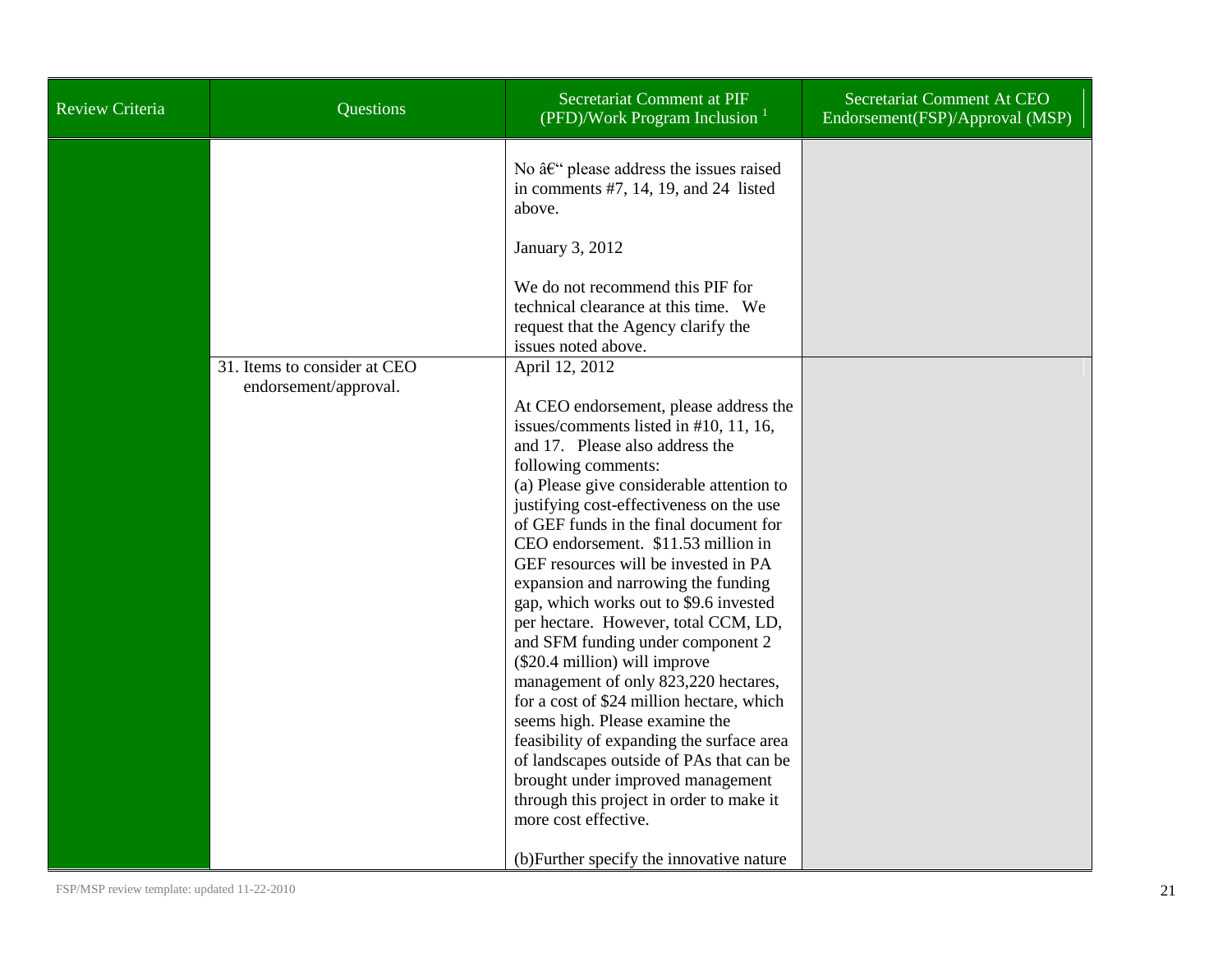| <b>Review Criteria</b> | Questions | Secretariat Comment at PIF<br>(PFD)/Work Program Inclusion $1$                                                                                                                                                                                                                                                                                                            | Secretariat Comment At CEO<br>Endorsement(FSP)/Approval (MSP) |
|------------------------|-----------|---------------------------------------------------------------------------------------------------------------------------------------------------------------------------------------------------------------------------------------------------------------------------------------------------------------------------------------------------------------------------|---------------------------------------------------------------|
|                        |           | of the multi-institutional collaborative<br>framework mentioned in A.1.1.                                                                                                                                                                                                                                                                                                 |                                                               |
|                        |           | (c) The final project document must<br>explain how the capital in the<br>endowment fund will be sufficient to<br>generate sufficient returns to provide<br>sufficient payments for the protected<br>areas or land owners. For the PES fund,<br>it needs to explain how the level of<br>payments was generated so as to be<br>sufficient to change land owner<br>behavior. |                                                               |
|                        |           | (d) We believe that the monitoring<br>program in component 3, which is<br>focused on multiple benefits, will<br>demonstrate well this project's<br>innovative nature. Please provide more<br>detail about how the comprehensive<br>system will combine community-based<br>and national monitoring systems.                                                                |                                                               |
|                        |           | (e) The current leverage ratio between<br>GEF and non-GEF resources going into<br>endowment funds is 1:1 for BD, LD,<br>and SFM resources.                                                                                                                                                                                                                                |                                                               |
|                        |           | (f) Please clearly indicate in the<br>document, preferably in a table, the<br>resources (separated out between GEF<br>and co-financing) that will be invested<br>in endowments and for non-endowment<br>activities. Please include a clear total<br>for GEF funds invested in endowments<br>and co-financing invested in<br>endowments. We expect that CC-M               |                                                               |